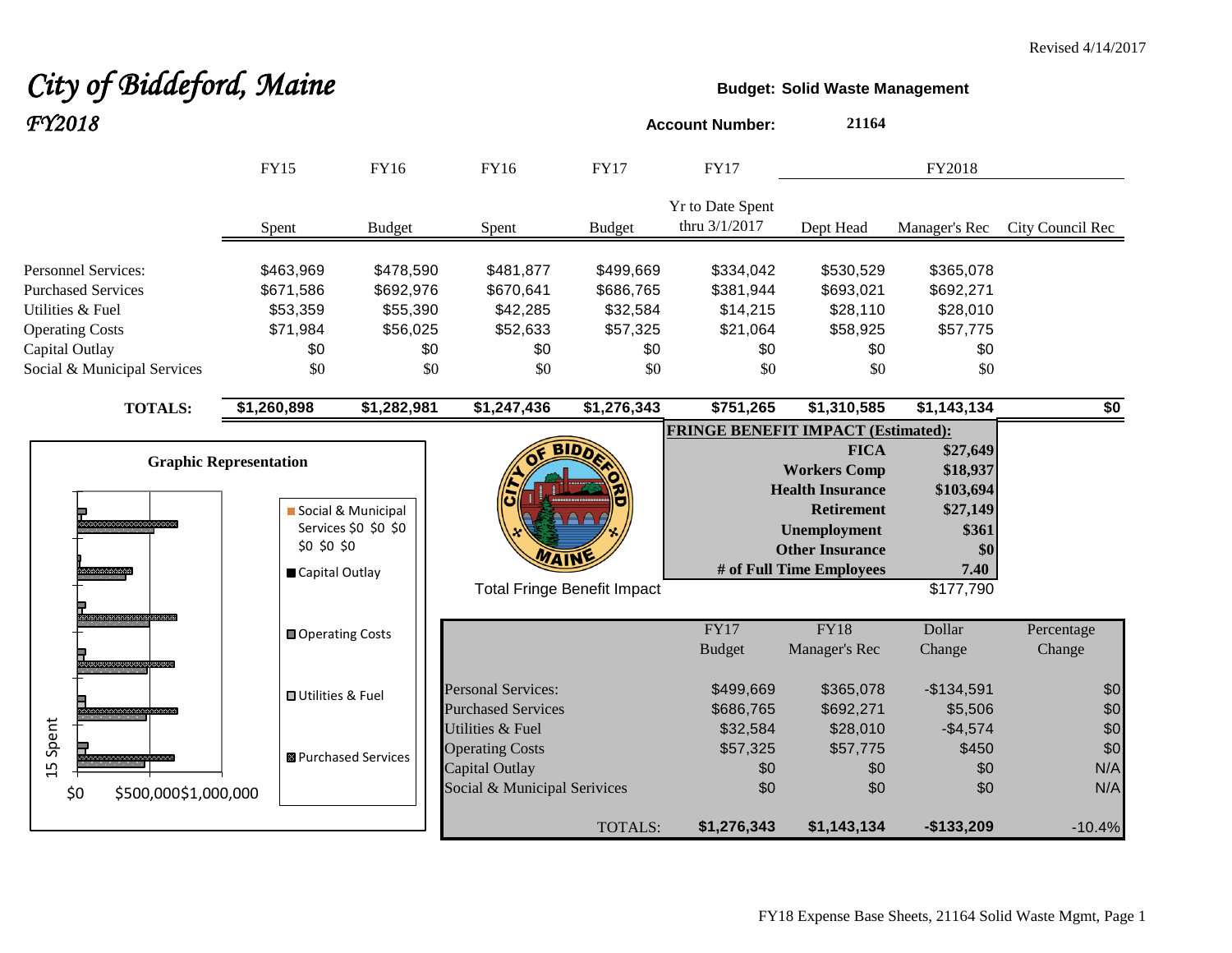## FY2018 Personnel Services

| Account       |                                     | <b>FY15</b> | FY16          | <b>FY16</b> | <b>FY17</b>   | <b>FY17</b>             | FY2018    |           |
|---------------|-------------------------------------|-------------|---------------|-------------|---------------|-------------------------|-----------|-----------|
| Number        | Description                         | Spent       | <b>Budget</b> | Spent       | <b>Budget</b> | Yr to Date Spent        | Dept Head | Mgr's Rec |
|               |                                     |             |               |             |               |                         |           |           |
|               | 60102 Mid Mgmt Hrly Employee Wage   | \$61,797    | \$62,634      | \$63,648    | \$63,625      | \$41,879                | \$65,477  | \$65,477  |
|               | 60105 F-T Employee Wage Exp         | \$257,584   | \$258,762     | \$257,321   | \$262,395     | \$170,592               | \$268,451 | \$268,451 |
|               | 60111 Overtime Wage Expense         | \$18,799    | \$33,551      | \$19,031    | \$24,250      | \$21,773                | \$30,569  | \$27,500  |
|               | 60129 Insurance Buyout Pay          | \$1,000     | \$0           | \$0         | \$0           | \$0                     | \$0       | \$0       |
|               | 60201 FICA/Medicare-ER Share Exp    | \$24,605    | \$27,154      | \$24,654    | \$27,138      | \$16,052                | \$28,157  | \$0       |
|               | 60202 MPERS-Employer Share Exp      | \$19,361    | \$21,353      | \$21,940    | \$22,435      | \$15,233                | \$23,584  | \$0       |
|               | 60203 457 Plan-Employer Share Exp   | \$0         | \$0           | \$0         | \$3,454       | \$0                     | \$3,565   | \$0       |
|               | 60211 NNEBT Ins Employer Share Exp  | \$78,303    | \$71,262      | \$91,507    | \$89,347      | \$63,945                | \$103,694 | \$0       |
|               | 60212 S-T Disability ER Share Exp   | \$26        | \$28          | \$27        | \$30          | \$18                    | \$30      | \$0       |
|               | 60213 L-T Disability ER Share Exp   | \$167       | \$196         | \$206       | \$225         | \$157                   | \$232     | \$0       |
|               | 60216 Delta Dental ER Share         | \$0         | \$0           | \$0         | \$0           | \$0                     | \$0       | \$0       |
|               | 60217 RHSA Plan ER Share            | \$0         | \$0           | \$600       | \$3,120       | \$2,043                 | \$3,120   | \$0       |
|               | 60230 Clothing/Uniforms Expense     | \$2,327     | \$3,650       | \$2,943     | \$3,650       | \$2,352                 | \$3,650   | \$3,650   |
| <b>Totals</b> |                                     | \$463,969   | \$478,590     | \$481,877   | \$499,669     | \$334,042               | \$530,529 | \$365,078 |
|               | <b>FY2018 Purchased Services</b>    |             |               |             |               |                         |           |           |
| Account       |                                     | <b>FY15</b> | FY16          | <b>FY16</b> | <b>FY17</b>   | <b>FY17</b>             | FY2018    |           |
| Number        | Description                         | Spent       | <b>Budget</b> | Spent       | <b>Budget</b> | <b>Yr to Date Spent</b> | Dept Head | Mgr's Rec |
|               | 60311 Operations Contracts Expense  | \$389,723   | \$397,515     | \$388,385   | \$397,052     | \$229,380               | \$399,606 | \$399,606 |
|               | 60313 Construction Services Expense | \$749       | \$2,000       | \$1,400     | \$1,750       | \$0                     | \$1,750   | \$1,500   |
|               | 60340 Waste Tipping Fee Expense     | \$264,929   | \$272,461     | \$268,865   | \$268,463     | \$137,285               | \$271,665 | \$271,665 |
|               | 60341 Non-Burnable Disposal Exp     | \$15,406    | \$20,000      | \$11,341    | \$18,500      | \$14,743                | \$19,000  | \$18,500  |
|               | 60345 Rodent Control Expense        | \$780       | \$1,000       | \$650       | \$1,000       | \$536                   | \$1,000   | \$1,000   |
|               |                                     |             |               |             |               |                         |           |           |
| <b>Totals</b> |                                     | \$671,586   | \$692,976     | \$670,641   | \$686,765     | \$381,944               | \$693,021 | \$692,271 |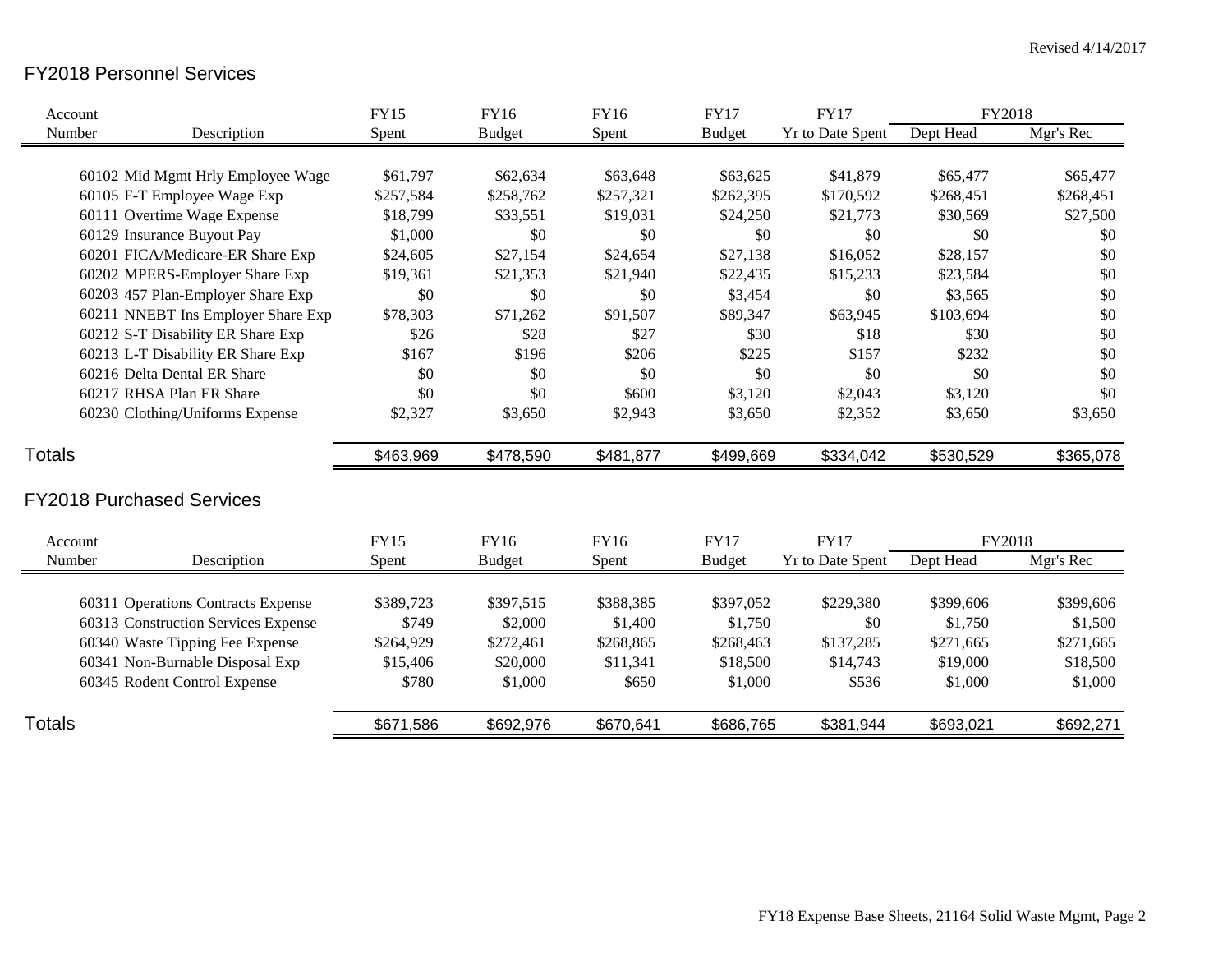## FY2018 Utilities & Fuel

| Account       |                                     | <b>FY15</b> | FY16          | FY16     | <b>FY17</b>      | <b>FY17</b>             | FY2018    |           |
|---------------|-------------------------------------|-------------|---------------|----------|------------------|-------------------------|-----------|-----------|
| Number        | Description                         | Spent       | <b>Budget</b> | Spent    | <b>Budget</b>    | <b>Yr to Date Spent</b> | Dept Head | Mgr's Rec |
|               |                                     |             |               |          |                  |                         |           |           |
|               | 60410 Diesel Fuel Expense           | \$52,202    | \$53,890      | \$41,222 | \$31,384         | \$13,563                | \$26,910  | \$26,910  |
|               | 60412 Bottled Gas Expense           | \$1,157     | \$1,500       | \$1,063  | \$1,200<br>\$653 |                         | \$1,200   | \$1,100   |
| <b>Totals</b> |                                     | \$53,359    | \$55,390      | \$42,285 | \$32,584         | \$14,215                | \$28,110  | \$28,010  |
|               | FY2018 Other Operating Costs        |             |               |          |                  |                         |           |           |
| Account       |                                     | <b>FY15</b> | FY16          | FY16     | <b>FY17</b>      | <b>FY17</b>             | FY2018    |           |
| Number        | Description                         | Spent       | <b>Budget</b> | Spent    | <b>Budget</b>    | Yr to Date Spent        | Dept Head | Mgr's Rec |
|               |                                     |             |               |          |                  |                         |           |           |
|               | 60452 Operating Equip Repair Exp    | \$11,182    | \$5,700       | \$2,347  | \$5,500          | \$1,895                 | \$5,700   | \$5,500   |
|               | 60453 Vehicle Repair/Tires/Oil Exp  | \$37,878    | \$33,000      | \$39,635 | \$33,600         | \$13,543                | \$35,000  | \$34,250  |
|               | 60461 Repair/Maint-CommunsEquip     | \$0         | \$650         | \$90     | \$650            | \$0                     | \$650     | \$650     |
|               | 60501 Operating Supp/Eqt Non-Cap    | \$5,060     | \$4,100       | \$5,070  | \$5,000          | \$3,240                 | \$5,000   | \$4,800   |
|               | 60502 Printing & Copying Expense    | \$3,101     | \$4,575       | \$82     | \$4,575          | \$2,061                 | \$4,575   | \$4,575   |
|               | 60506 Equipment/Small Tools-Non-cap | \$463       | \$500         | \$123    | \$500            | \$46                    | \$500     | \$500     |
|               | 60797 Miscellaneous Expense         | \$14,299    | \$7,500       | \$5,286  | \$7,500          | \$279                   | \$7,500   | \$7,500   |
| Totals        |                                     | \$71,984    | \$56,025      | \$52,633 | \$57,325         | \$21,064                | \$58,925  | \$57,775  |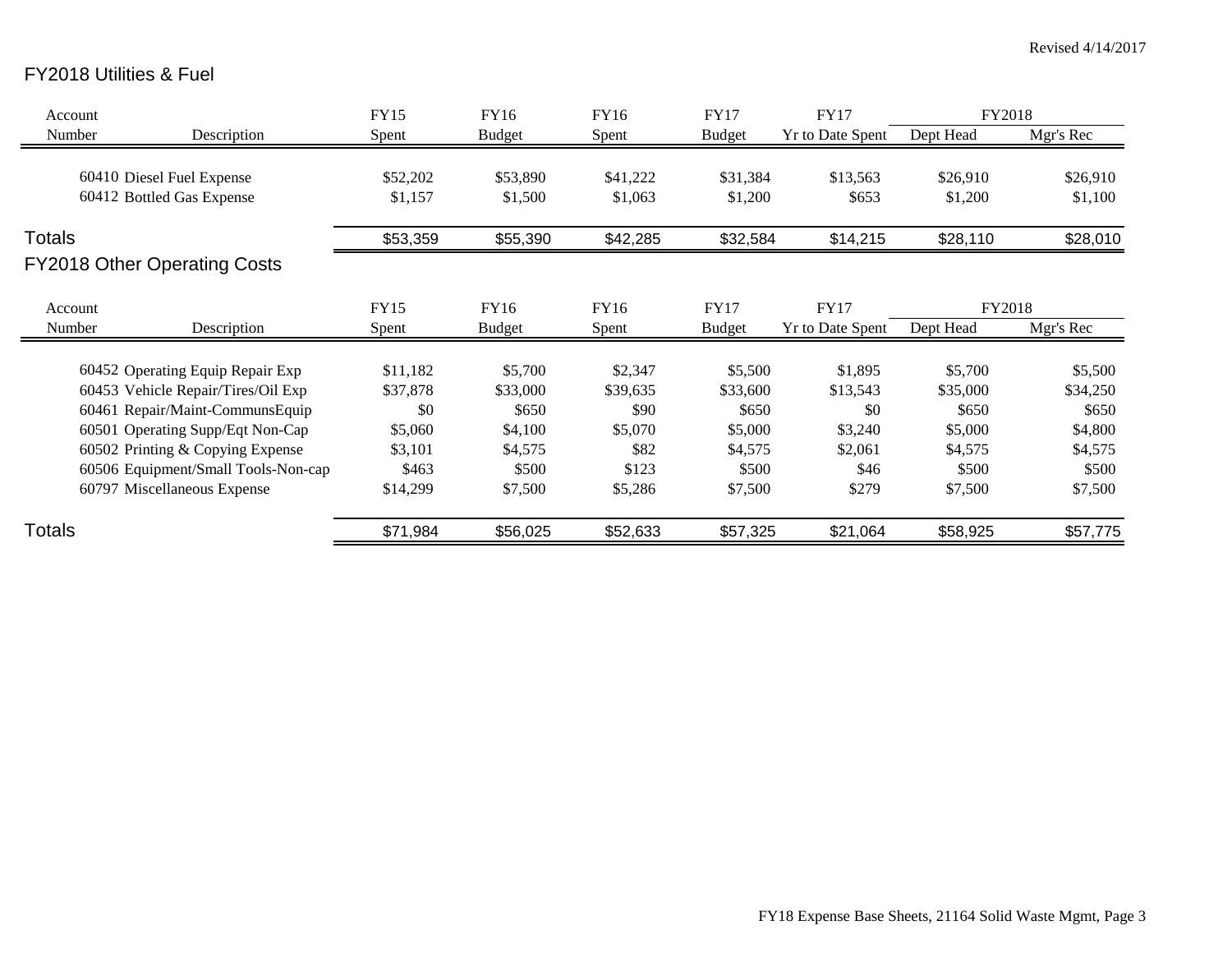

April 14, 2017 **Department:** Solid Waste Management

Account Title: Mid Mgmt Hrly Employee Wage Ex

Department Number: 21164 Account Number: 60102

| FY2015      | FY 2016       | FY 2016     | FY 2017       | FY 2017       |
|-------------|---------------|-------------|---------------|---------------|
| Actual      | <b>Budget</b> | Actual      | <b>Budget</b> | Est. Expended |
|             |               |             |               |               |
| \$61,797.33 | \$62,634.00   | \$63,648.17 | \$63,625.00   | \$63,625.00   |

| FY-2018       | Department  | City Mgr       | Council | Increase   |
|---------------|-------------|----------------|---------|------------|
|               | Reauest     | Recommendation | Action  | (Decrease) |
| <b>Budget</b> | \$65,477.00 |                |         | \$1,852.03 |

**Support for Budget Request:** Provide justification for the budget request using as much detail as possible to support it. Examples of acceptable support include unit costs, quantity estimates, price quotes, etc. Requests based solely on a percentage increase above the previous budget will not be accepted. Use additional sheets if necessary.

Solid Waste/Street Working Supervisor salary with 2% increase included

See Payroll Worksheet for details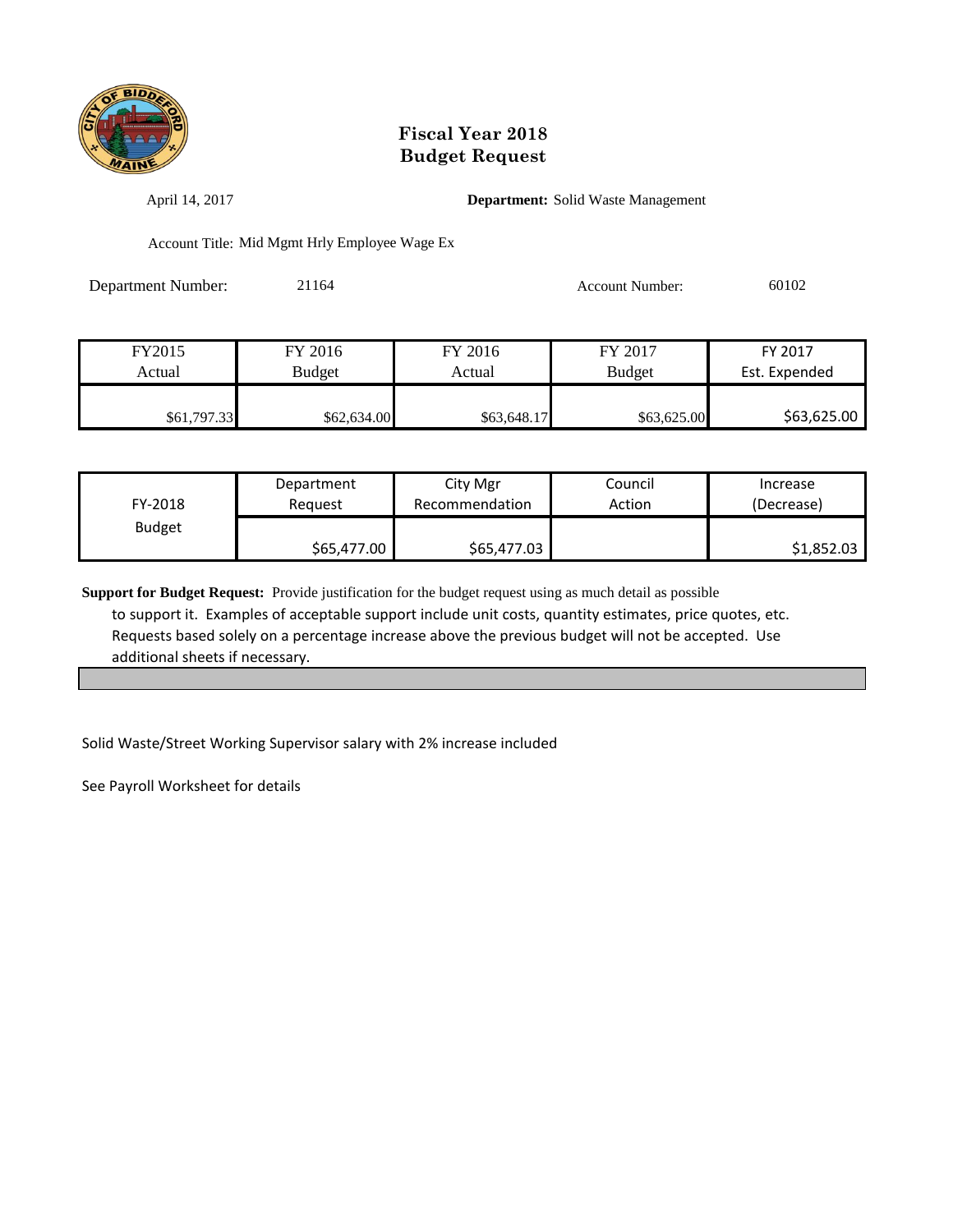#### DEPARTMENT PERSONAL SERVICES BUDGET WORKSHEET Fiscal Year 2018 BUDGET

| DEPARTMENT:                           | 21164 | Solid Waste Management |                              |           |                     |         |                 |               |            |  |
|---------------------------------------|-------|------------------------|------------------------------|-----------|---------------------|---------|-----------------|---------------|------------|--|
|                                       |       |                        | <b>YEAREND</b><br>ANNUALIZED |           | <b>CITY MANAGER</b> | COUNCIL |                 |               |            |  |
| CLASSIFICATION                        | RANGE | <b>POSITION</b>        | <b>TOTAL</b>                 | REOUESTED | RECOMMEND.          | APPROP. | <b>NAME</b>     | <b>OBJECT</b> | <b>FTE</b> |  |
| Solid Waste/Street Working Supervisor |       |                        | 65,477.03                    | 65,447.00 | 65,477.03           |         | DONALD LAPOINTE | 60102         |            |  |

TOTAL BUDGETED POSITIONS **1 65,477.03 65,447.00 65,477.03 0.00 1**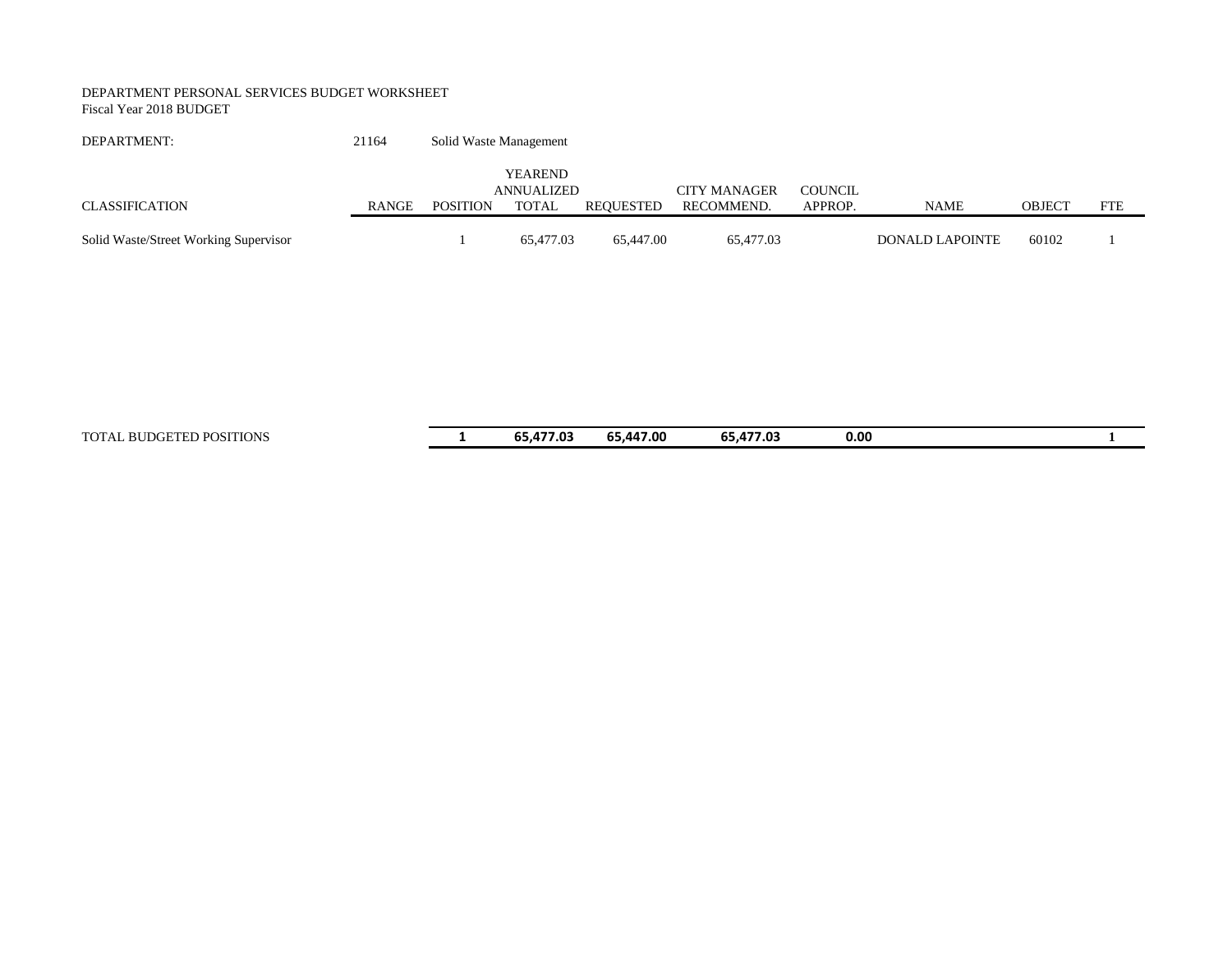

April 14, 2017 **Department:** Solid Waste Management

Account Title: F-T Employee Wage Exp

Department Number: 21164 Account Number: 60105

| FY2015       | FY 2016       | FY 2016      | FY 2017       | FY 2017       |
|--------------|---------------|--------------|---------------|---------------|
| Actual       | <b>Budget</b> | Actual       | <b>Budget</b> | Est. Expended |
|              |               |              |               |               |
| \$257,583.56 | \$258,762.00  | \$257,320.72 | \$262,395.00  | \$262,141.00  |

| FY-2018       | Department   | City Mgr       | Council | Increase   |
|---------------|--------------|----------------|---------|------------|
|               | Reauest      | Recommendation | Action  | (Decrease) |
| <b>Budget</b> | \$268,451.00 |                |         | \$6,056.00 |

**Support for Budget Request:** Provide justification for the budget request using as much detail as possible to support it. Examples of acceptable support include unit costs, quantity estimates, price quotes, etc. Requests based solely on a percentage increase above the previous budget will not be accepted. Use additional sheets if necessary.

Wages for the following positions including 2% increases :

40 % of Solid Waste Driver

2 Waste Truck Drivers

2 Waste Handlers

2 Solid Waste Laborer/Utility

See Payroll Worksheet for details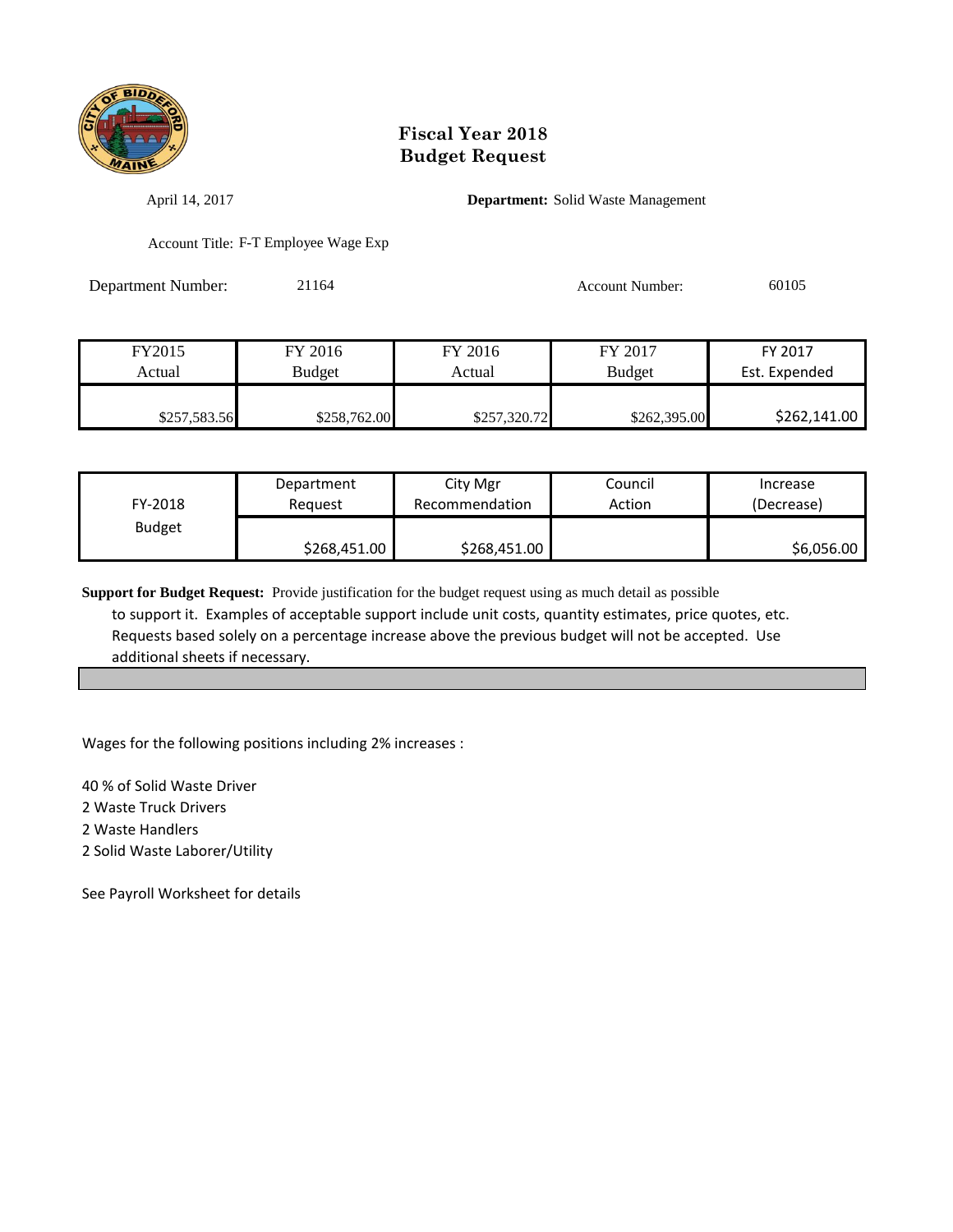#### DEPARTMENT PERSONAL SERVICES BUDGET WORKSHEET Fiscal Year 2018 BUDGET

| DEPARTMENT:                 | 21164        | Solid Waste Management |                                                     |                  |                                   |                    |                        |               |            |
|-----------------------------|--------------|------------------------|-----------------------------------------------------|------------------|-----------------------------------|--------------------|------------------------|---------------|------------|
| <b>CLASSIFICATION</b>       | <b>RANGE</b> | <b>POSITION</b>        | <b>YEAREND</b><br><b>ANNUALIZED</b><br><b>TOTAL</b> | <b>REQUESTED</b> | <b>CITY MANAGER</b><br>RECOMMEND. | COUNCIL<br>APPROP. | <b>NAME</b>            | <b>OBJECT</b> | <b>FTE</b> |
|                             |              |                        |                                                     |                  |                                   |                    |                        |               |            |
| Solid Waste Driver          |              |                        | 18.317.00                                           | 18.317.00        | 18,317.00                         |                    | <b>JASON BUDA</b>      | 60105         | 0.4        |
| Waste Truck Driver          |              |                        | 46,125,00                                           | 46,125.00        | 46,125.00                         |                    | <b>EDWARD DALTON</b>   | 60105         |            |
| Waste Truck Driver          |              |                        | 46,560.00                                           | 46,560.00        | 46,560.00                         |                    | <b>RAYMOND NADEAU</b>  | 60105         |            |
| Waste Truck Handler         |              |                        | 41,722.00                                           | 41,722.00        | 41,722.00                         |                    | <b>TERRY ROBERTS</b>   | 60105         |            |
| Solid Waste Laborer/Utility |              |                        | 37,041.00                                           | 37,041.00        | 37,041.00                         |                    | <b>WAYNE ROBERTS</b>   | 60105         |            |
| Solid Waste Laborer/Utility |              |                        | 37,782.00                                           | 37,782.00        | 37,782.00                         |                    | <b>JAMES THIBODEAU</b> | 60105         |            |
| Waste Truck Handler         |              |                        | 40,904.00                                           | 40,904.00        | 40,904.00                         |                    | <b>RICHARD VIGER</b>   | 60105         |            |
|                             |              |                        |                                                     |                  |                                   |                    |                        |               |            |
|                             |              |                        |                                                     |                  |                                   |                    |                        |               |            |

| TOTA.<br><b>POSITIONS</b><br>– <del>–––––</del><br><b>DIIF</b><br>в.<br>,,,,<br>. | 268.451.00 | 268.<br>.451.00 | 268.451.00 | 0.00 | 0.4 |
|-----------------------------------------------------------------------------------|------------|-----------------|------------|------|-----|
|                                                                                   |            |                 |            |      |     |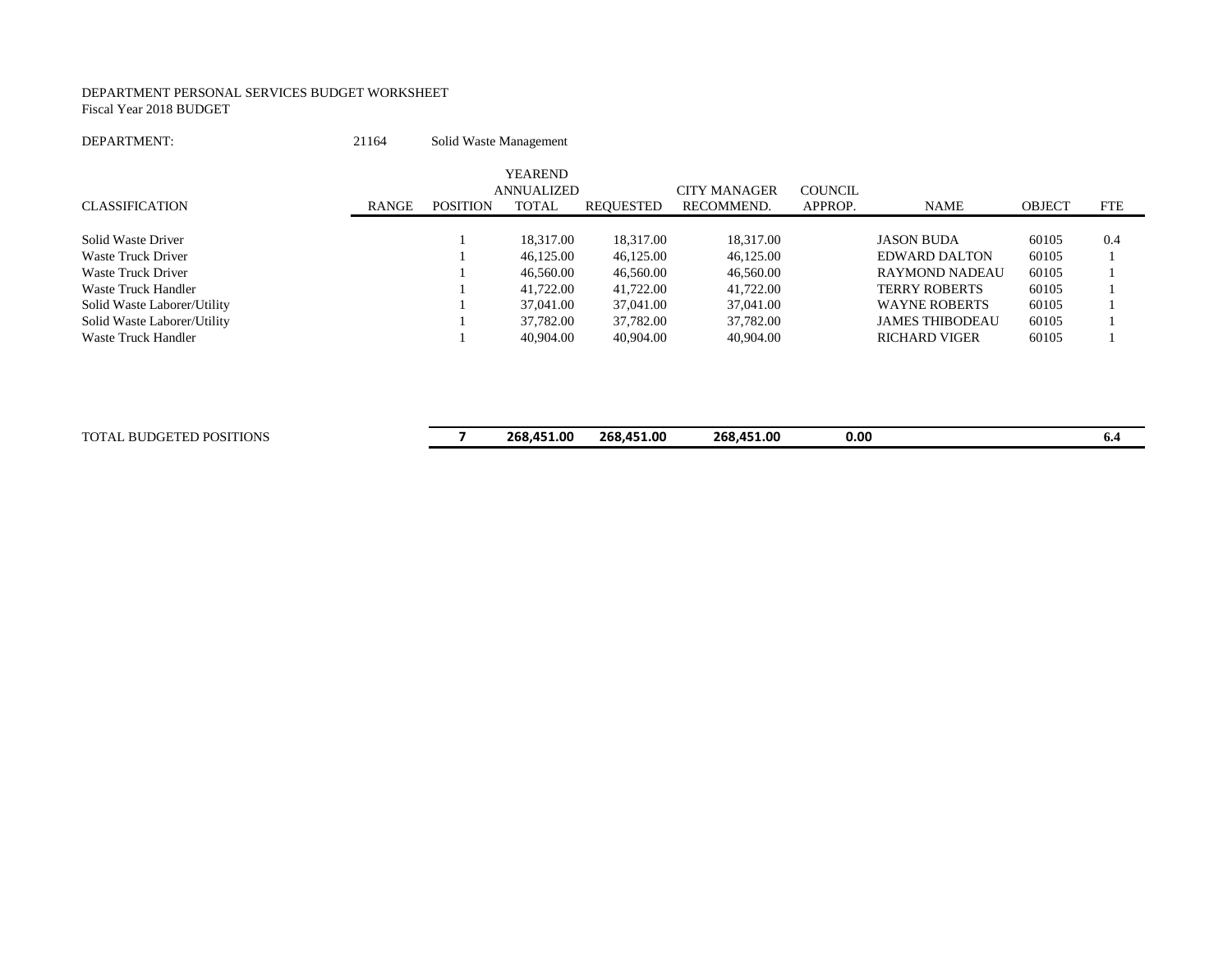

April 14, 2017 **Department:** Solid Waste Management

Account Title: Overtime Wage Expense

Department Number: 21164 Account Number: 60111

| FY2015      | FY 2016       | FY 2016     | FY 2017       | FY 2017       |
|-------------|---------------|-------------|---------------|---------------|
| Actual      | <b>Budget</b> | Actual      | <b>Budget</b> | Est. Expended |
|             |               |             |               |               |
| \$18,798.72 | \$33,551.00   | \$19,031.41 | \$24,250.00   | \$27,891.00   |

| FY-2018       | Department  | City Mgr       | Council | Increase   |
|---------------|-------------|----------------|---------|------------|
|               | Reguest     | Recommendation | Action  | (Decrease) |
| <b>Budget</b> | \$30,569.00 | \$27,500.00    |         | \$3,250.00 |

**Support for Budget Request:** Provide justification for the budget request using as much detail as possible to support it. Examples of acceptable support include unit costs, quantity estimates, price quotes, etc. Requests based solely on a percentage increase above the previous budget will not be accepted. Use additional sheets if necessary.

Projected overtime based upon historical data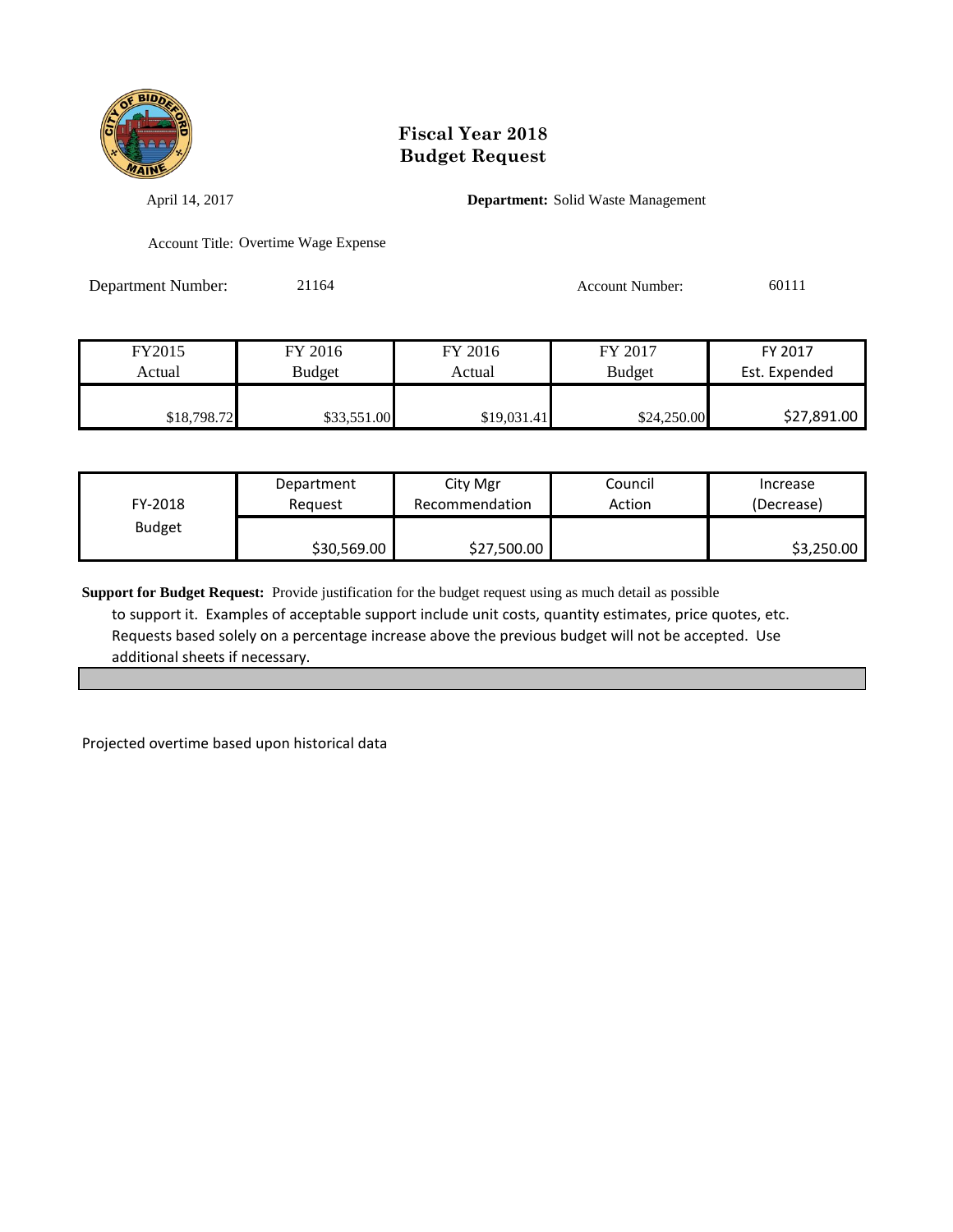

April 14, 2017 **Department:** Solid Waste Management

Account Title: Insurance Buyout Pay

Department Number: 21164 Account Number: 60129

| FY2015     | FY 2016       | FY 2016 | FY 2017       | FY 2017       |
|------------|---------------|---------|---------------|---------------|
| Actual     | <b>Budget</b> | Actual  | <b>Budget</b> | Est. Expended |
|            |               |         |               |               |
| \$1,000.00 | \$0.00        | \$0.00  | \$0.00        | \$0.00        |

| FY-2018       | Department | City Mgr       | Council | Increase   |
|---------------|------------|----------------|---------|------------|
|               | Reauest    | Recommendation | Action  | (Decrease) |
| <b>Budget</b> | ا 50.00    | \$0.00         |         | \$0.00∣    |

**Support for Budget Request:** Provide justification for the budget request using as much detail as possible to support it. Examples of acceptable support include unit costs, quantity estimates, price quotes, etc. Requests based solely on a percentage increase above the previous budget will not be accepted. Use additional sheets if necessary.

None anticipated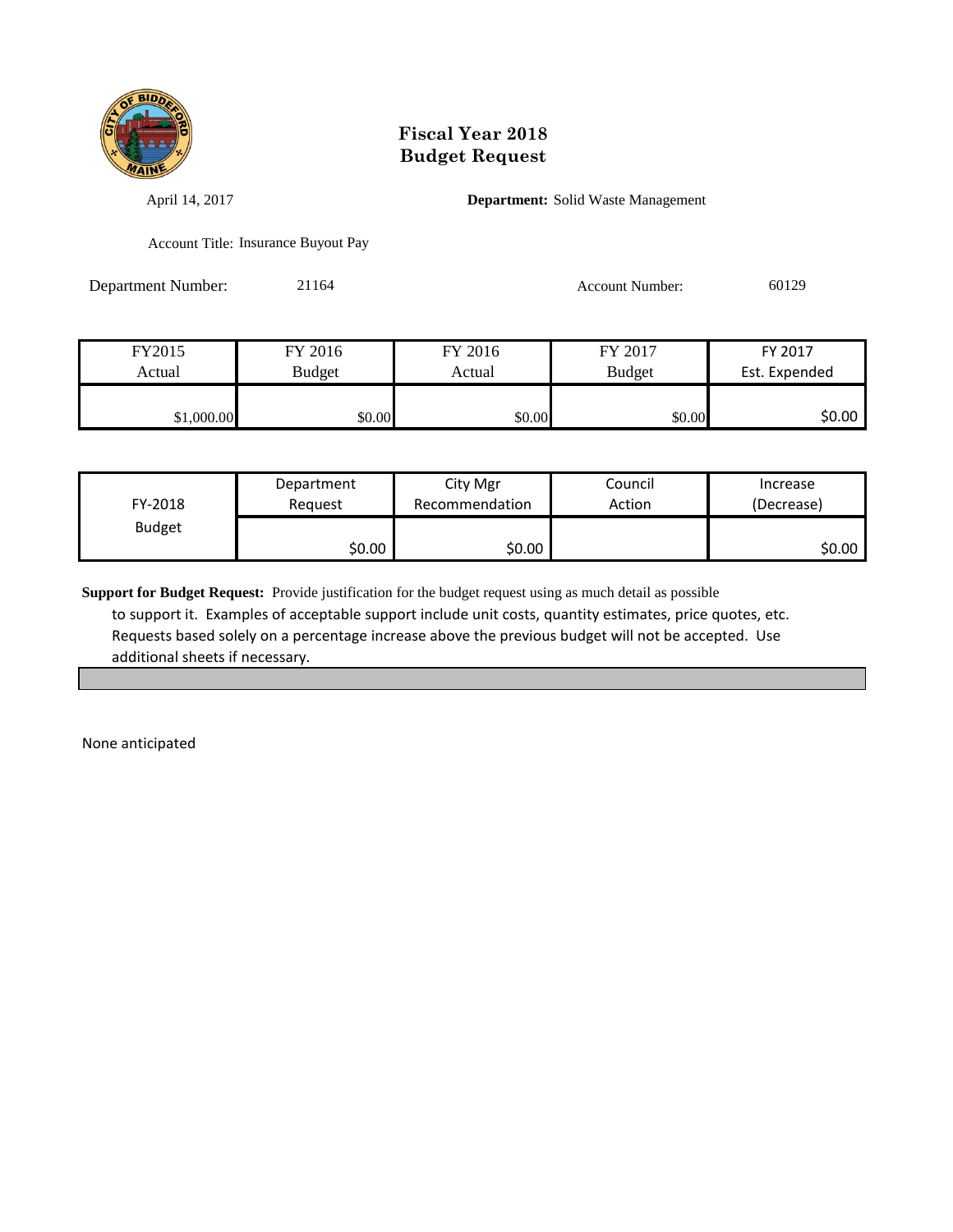

April 14, 2017 **Department:** Solid Waste Management

Account Title: FICA/Medicare-ER Share Exp

| Department Number: | 21164 | <b>Account Number:</b> | 60201 |
|--------------------|-------|------------------------|-------|
|                    |       |                        |       |

| FY2015      | FY 2016     | FY 2016     | FY 2017       | FY 2017       |
|-------------|-------------|-------------|---------------|---------------|
| Actual      | Budget      | Actual      | <b>Budget</b> | Est. Expended |
|             |             |             |               |               |
| \$24,604.81 | \$27,154.00 | \$24,653.62 | \$27,138.00   | \$24,617.00   |

| FY-2018       | Department  | City Mgr       | Council | Increase   |
|---------------|-------------|----------------|---------|------------|
|               | Reauest     | Recommendation | Action  | (Decrease) |
| <b>Budget</b> | \$28,157.00 | \$27,649.24    |         | \$511.24   |

**Support for Budget Request:** Provide justification for the budget request using as much detail as possible to support it. Examples of acceptable support include unit costs, quantity estimates, price quotes, etc. Requests based solely on a percentage increase above the previous budget will not be accepted. Use additional sheets if necessary.

7.65% of applicable salary and wages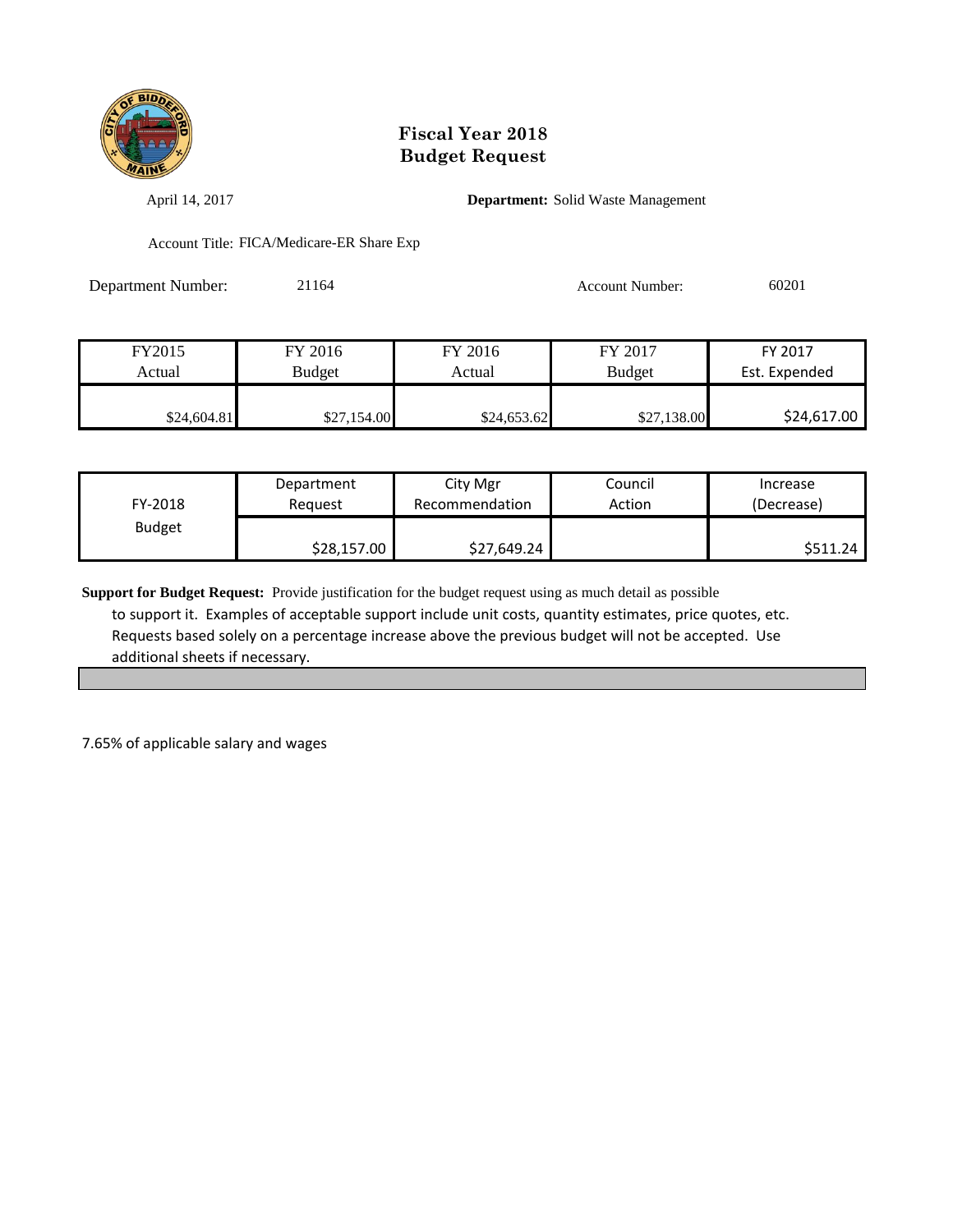

April 14, 2017 **Department:** Solid Waste Management

Account Title: MPERS-Employer Share Exp

| <b>Department Number:</b> | 21164 | Account Number: | 60202 |
|---------------------------|-------|-----------------|-------|
|                           |       |                 |       |

| FY2015      | FY 2016     | FY 2016     | FY 2017       | FY 2017       |
|-------------|-------------|-------------|---------------|---------------|
| Actual      | Budget      | Actual      | <b>Budget</b> | Est. Expended |
|             |             |             |               |               |
| \$19,361.11 | \$21,353.00 | \$21,939.54 | \$22,435.00   | \$23,365.00   |

| FY-2018       | Department  | City Mgr       | Council | Increase   |
|---------------|-------------|----------------|---------|------------|
|               | Reguest     | Recommendation | Action  | (Decrease) |
| <b>Budget</b> | \$23,584.00 | \$23,584.34    |         | \$1,149.34 |

**Support for Budget Request:** Provide justification for the budget request using as much detail as possible to support it. Examples of acceptable support include unit costs, quantity estimates, price quotes, etc. Requests based solely on a percentage increase above the previous budget will not be accepted. Use additional sheets if necessary.

9.6% of applicable salary and wages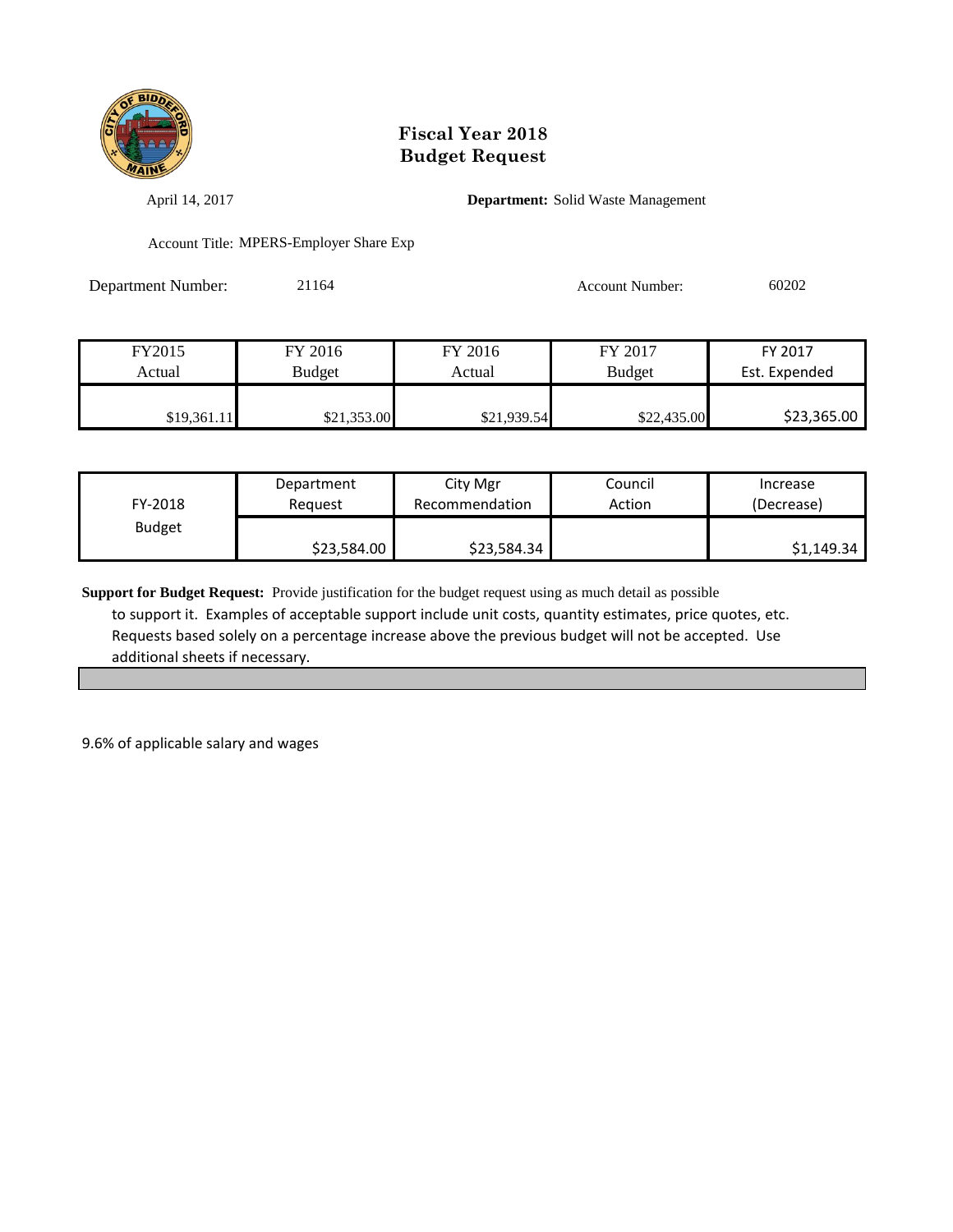

April 14, 2017 **Department:** Solid Waste Management

Account Title: 457 Plan-Employer Share Exp

| <b>Department Number:</b> | 21164 | Account Number: | 60203 |
|---------------------------|-------|-----------------|-------|
|                           |       |                 |       |

| FY2015 | FY 2016       | FY 2016 | FY 2017       | FY 2017       |
|--------|---------------|---------|---------------|---------------|
| Actual | <b>Budget</b> | Actual  | <b>Budget</b> | Est. Expended |
|        |               |         |               |               |
| \$0.00 | \$0.00        | \$0.00  | \$3,454.00    | \$0.00        |

| FY-2018       | Department | City Mgr       | Council | Increase   |
|---------------|------------|----------------|---------|------------|
|               | Reauest    | Recommendation | Action  | (Decrease) |
| <b>Budget</b> | \$3,565.00 | \$3,564.79     |         | \$110.79   |

**Support for Budget Request:** Provide justification for the budget request using as much detail as possible to support it. Examples of acceptable support include unit costs, quantity estimates, price quotes, etc. Requests based solely on a percentage increase above the previous budget will not be accepted. Use additional sheets if necessary.

Up to 6% of applicable salary and wages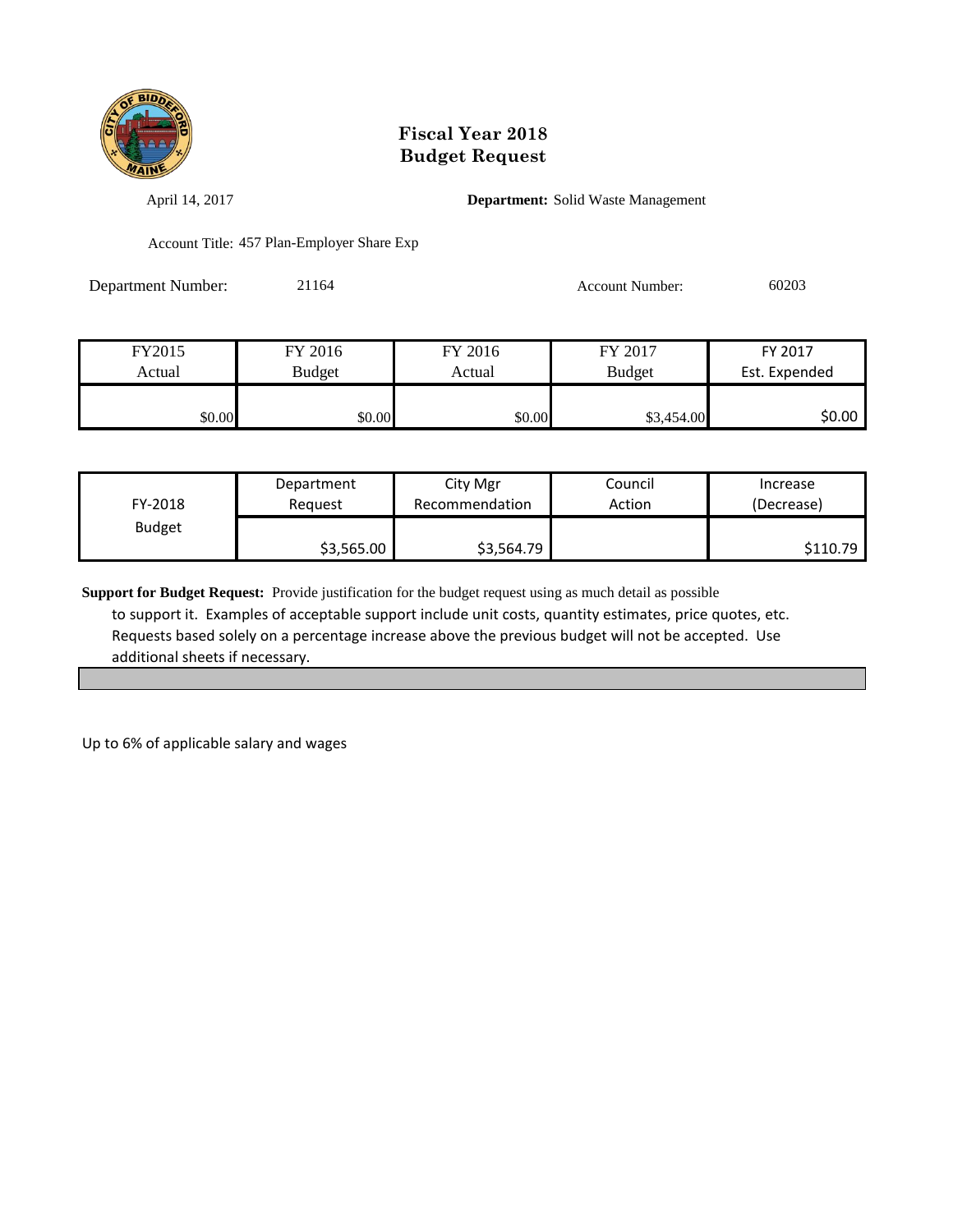

April 14, 2017 **Department:** Solid Waste Management

Account Title: NNEBT Ins Employer Share Exp

| Department Number: | 21164 | <b>Account Number:</b> | 60211 |
|--------------------|-------|------------------------|-------|
|                    |       |                        |       |

| FY2015      | FY 2016     | FY 2016     | FY 2017       | FY 2017       |
|-------------|-------------|-------------|---------------|---------------|
| Actual      | Budget      | Actual      | <b>Budget</b> | Est. Expended |
|             |             |             |               |               |
| \$78,302.85 | \$71,262.00 | \$91,507.32 | \$89,347.00   | \$98,244.00   |

| FY-2018       | Department   | City Mgr       | Council | Increase    |
|---------------|--------------|----------------|---------|-------------|
|               | Reauest      | Recommendation | Action  | (Decrease)  |
| <b>Budget</b> | \$103,694.00 | \$103,693.60   |         | \$14,346.60 |

**Support for Budget Request:** Provide justification for the budget request using as much detail as possible to support it. Examples of acceptable support include unit costs, quantity estimates, price quotes, etc. Requests based solely on a percentage increase above the previous budget will not be accepted. Use additional sheets if necessary.

Health Insurance premiums with projected increase of 6%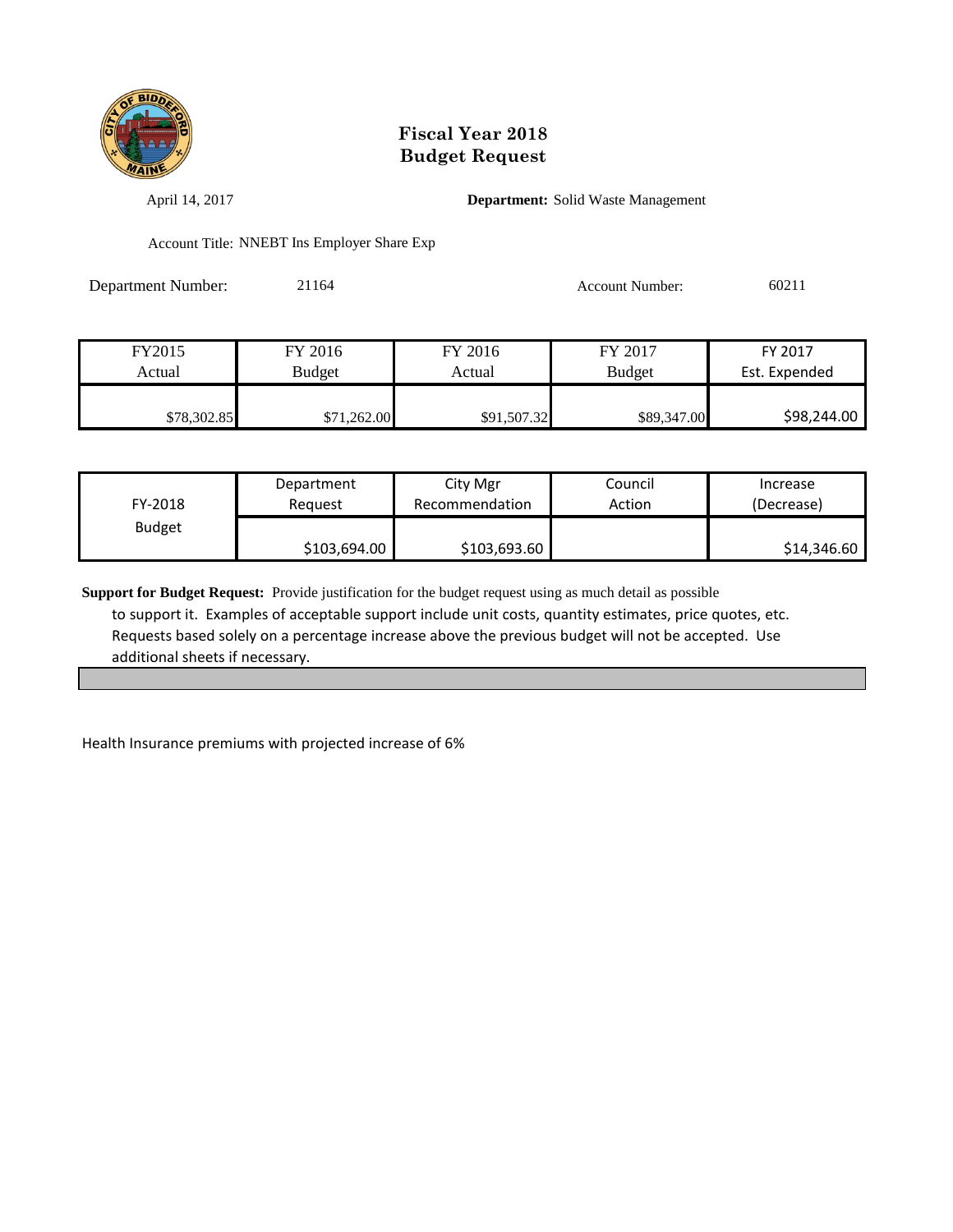

April 14, 2017 **Department:** Solid Waste Management

Account Title: S-T Disability ER Share Exp

Department Number: 21164 Account Number: 60212

| FY2015  | FY 2016 | FY 2016 | FY 2017       | FY 2017       |
|---------|---------|---------|---------------|---------------|
| Actual  | Budget  | Actual  | <b>Budget</b> | Est. Expended |
|         |         |         |               |               |
| \$26.15 | \$28.00 | \$26.77 | \$30.00       | \$28.00       |

| FY-2018       | Department | City Mgr       | Council | Increase   |
|---------------|------------|----------------|---------|------------|
|               | Reguest    | Recommendation | Action  | (Decrease) |
| <b>Budget</b> | \$30.00∣   | \$30.00        |         | SO.OO I    |

**Support for Budget Request:** Provide justification for the budget request using as much detail as possible to support it. Examples of acceptable support include unit costs, quantity estimates, price quotes, etc. Requests based solely on a percentage increase above the previous budget will not be accepted. Use additional sheets if necessary.

Life & AD+D Premium for Solid Waste/Street Working Supervisor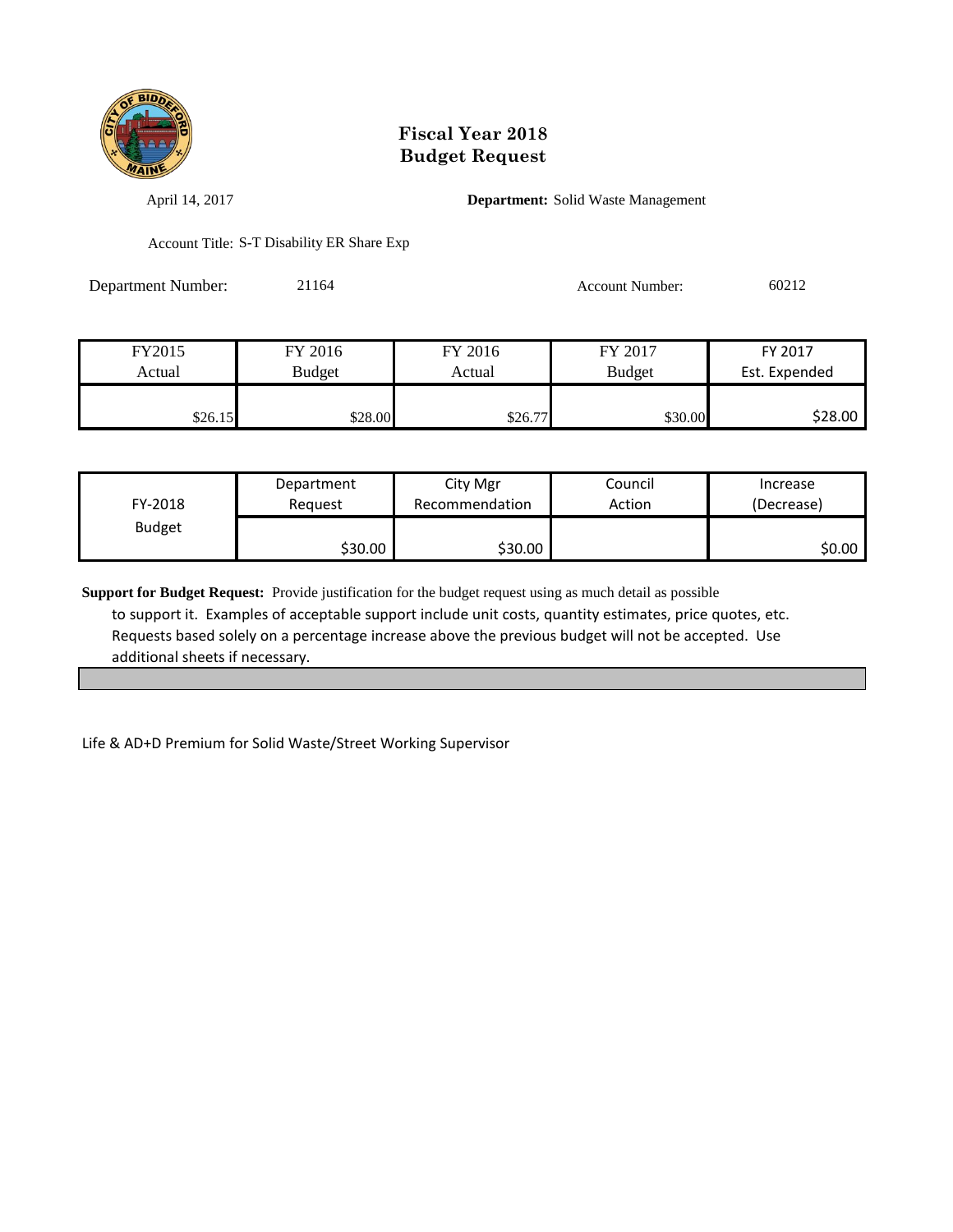

April 14, 2017 **Department:** Solid Waste Management

Account Title: L-T Disability ER Share Exp

Department Number: 21164 Account Number: 60213

| FY2015   | FY 2016       | FY 2016  | FY 2017       | FY 2017       |
|----------|---------------|----------|---------------|---------------|
| Actual   | <b>Budget</b> | Actual   | <b>Budget</b> | Est. Expended |
|          |               |          |               |               |
| \$167.34 | \$196.00      | \$206.09 | \$225.00      | \$241.00      |

| FY-2018       | Department | City Mgr       | Council | Increase   |
|---------------|------------|----------------|---------|------------|
|               | Reguest    | Recommendation | Action  | (Decrease) |
| <b>Budget</b> | \$232.00   | \$231.72       |         | S6.72      |

**Support for Budget Request:** Provide justification for the budget request using as much detail as possible to support it. Examples of acceptable support include unit costs, quantity estimates, price quotes, etc. Requests based solely on a percentage increase above the previous budget will not be accepted. Use additional sheets if necessary.

Premium for Solid Waste/Street Working Supervisor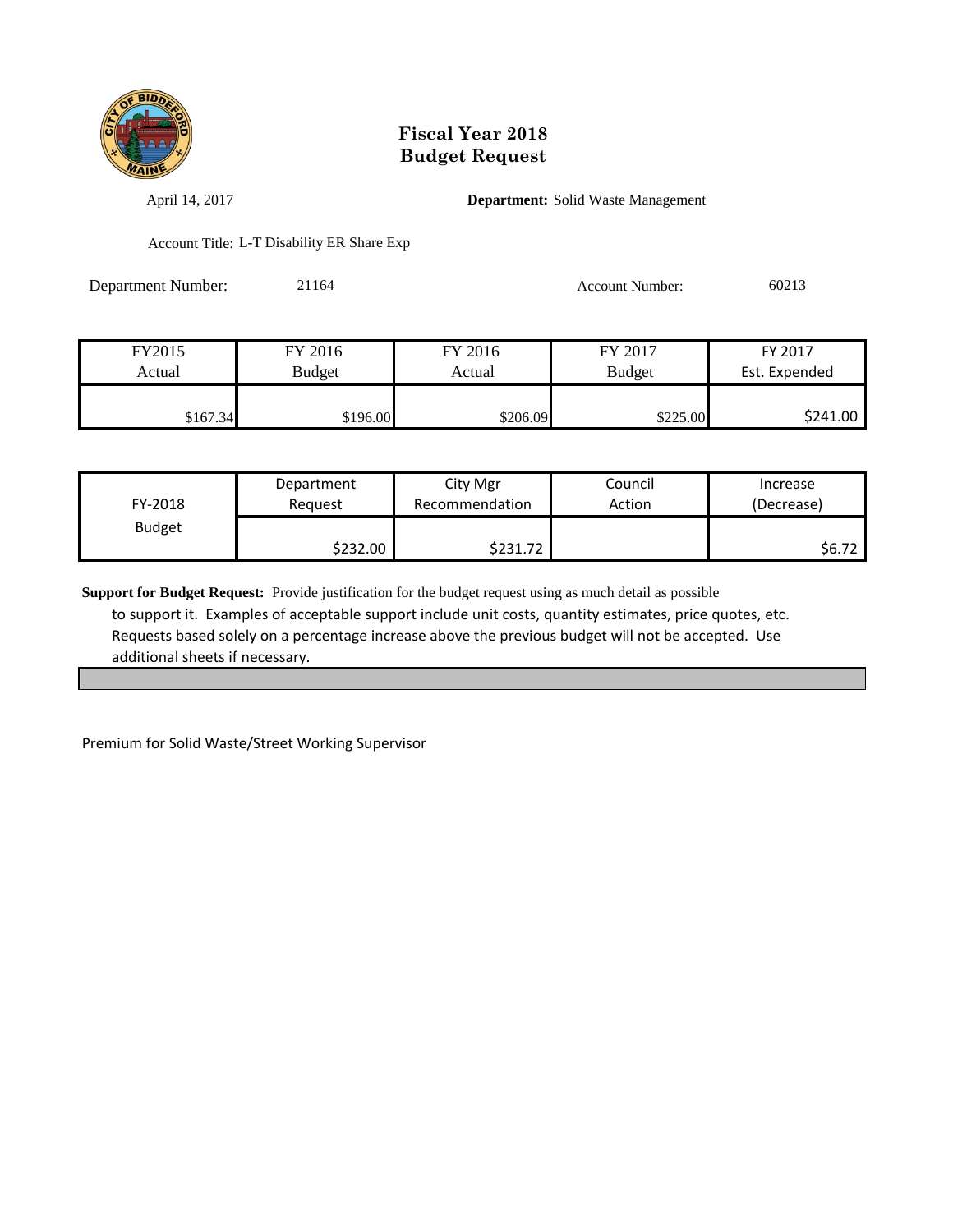

April 14, 2017 **Department:** Solid Waste Management

Account Title: Delta Dental ER Share

Department Number: 21164 Account Number: 60216

| FY2015 | FY 2016       | FY 2016 | FY 2017       | FY 2017       |
|--------|---------------|---------|---------------|---------------|
| Actual | <b>Budget</b> | Actual  | <b>Budget</b> | Est. Expended |
|        |               |         |               |               |
| \$0.00 | \$0.00        | \$0.00  | \$0.00        | \$0.00        |

| FY-2018       | Department | City Mgr       | Council | Increase   |
|---------------|------------|----------------|---------|------------|
|               | Reauest    | Recommendation | Action  | (Decrease) |
| <b>Budget</b> | \$0.00     |                |         | \$0.00     |

**Support for Budget Request:** Provide justification for the budget request using as much detail as possible to support it. Examples of acceptable support include unit costs, quantity estimates, price quotes, etc. Requests based solely on a percentage increase above the previous budget will not be accepted. Use additional sheets if necessary.

Not Applicable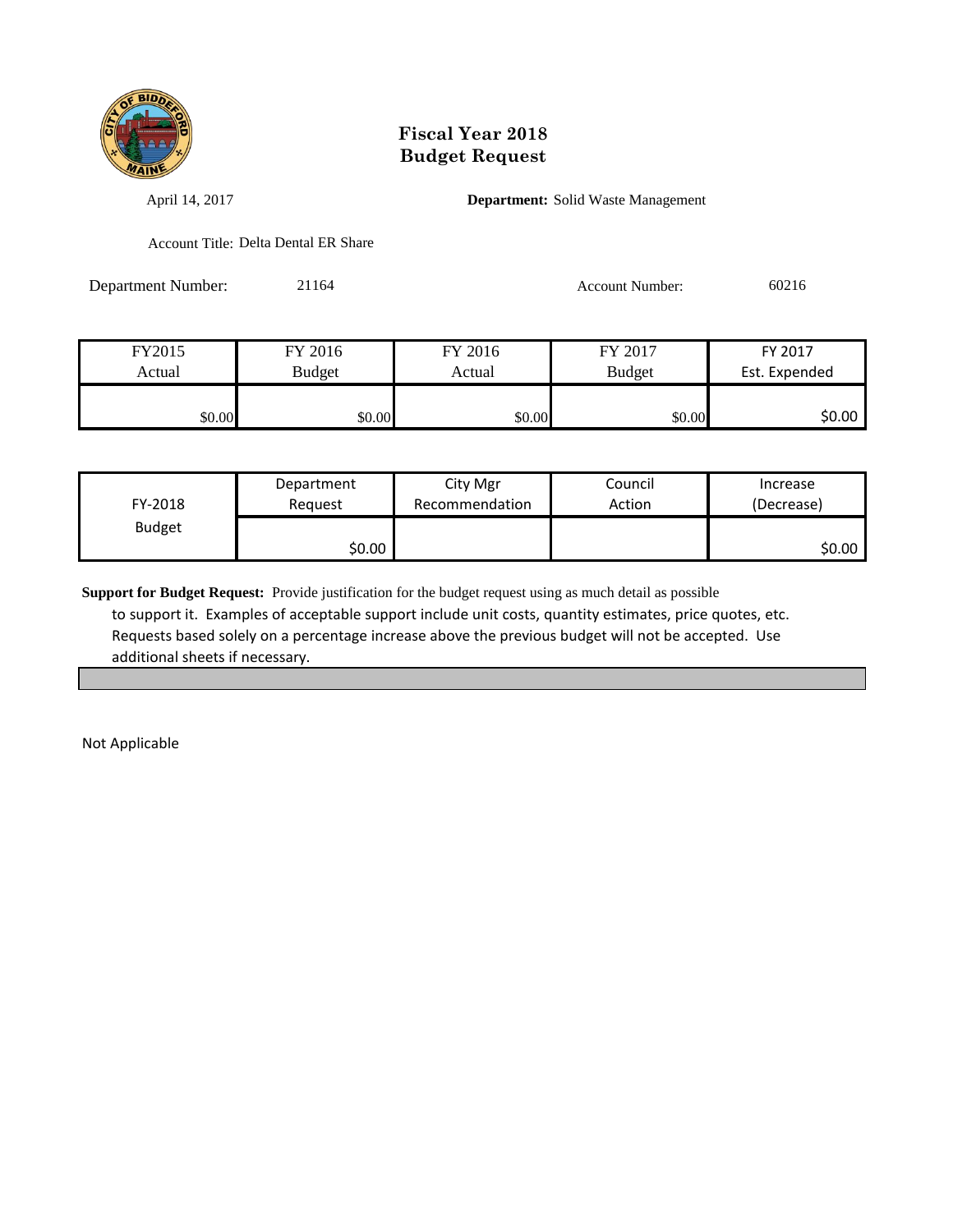

April 14, 2017 **Department:** Solid Waste Management

Account Title: RHSA Plan ER Share

Department Number: 21164 Account Number: 60217

| FY2015 | FY 2016       | FY 2016  | FY 2017       | FY 2017       |
|--------|---------------|----------|---------------|---------------|
| Actual | <b>Budget</b> | Actual   | <b>Budget</b> | Est. Expended |
|        |               |          |               |               |
| \$0.00 | \$0.00        | \$600.00 | ,120.00       | \$3,120.00    |

| FY-2018       | Department | City Mgr       | Council | Increase   |
|---------------|------------|----------------|---------|------------|
|               | Reguest    | Recommendation | Action  | (Decrease) |
| <b>Budget</b> | \$3,120.00 | \$3,120.00     |         | \$0.00     |

**Support for Budget Request:** Provide justification for the budget request using as much detail as possible to support it. Examples of acceptable support include unit costs, quantity estimates, price quotes, etc. Requests based solely on a percentage increase above the previous budget will not be accepted. Use additional sheets if necessary.

Retirement Health Savings Account contribution for applicable employees

4 positions @ \$780 each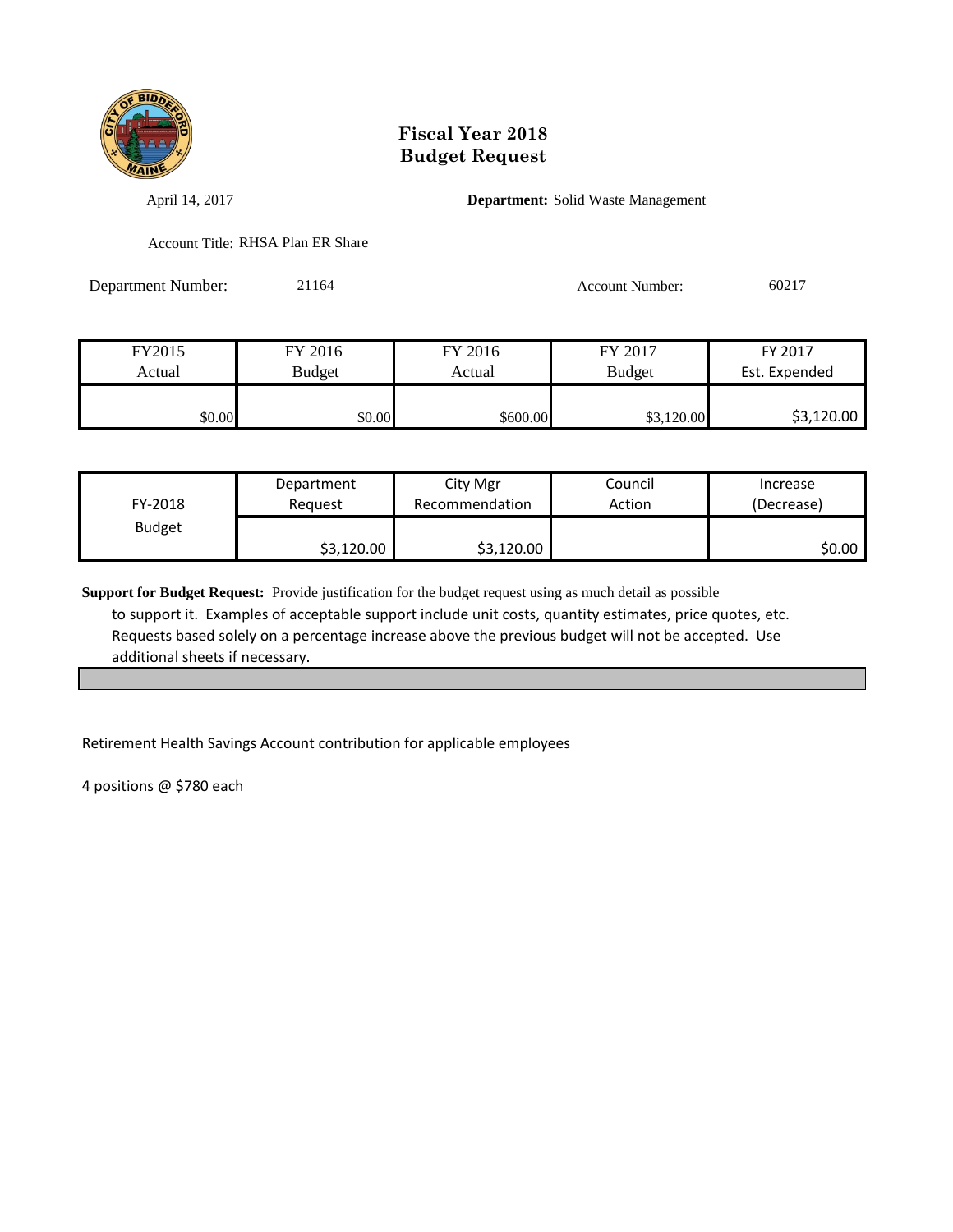

April 14, 2017 **Department:** Solid Waste Management

Account Title: Clothing/Uniforms Expense

Department Number: 21164 Account Number: 60230

| FY2015     | FY 2016       | FY 2016    | FY 2017       | FY 2017       |
|------------|---------------|------------|---------------|---------------|
| Actual     | <b>Budget</b> | Actual     | <b>Budget</b> | Est. Expended |
|            |               |            |               |               |
| \$2,326.66 | \$3,650.00    | \$2,943.35 | \$3,650.00    | \$3,650.00    |

| FY-2018       | Department | City Mgr       | Council | Increase   |
|---------------|------------|----------------|---------|------------|
|               | Reauest    | Recommendation | Action  | (Decrease) |
| <b>Budget</b> | \$3,650.00 | \$3,650.00     |         | \$0.00     |

**Support for Budget Request:** Provide justification for the budget request using as much detail as possible to support it. Examples of acceptable support include unit costs, quantity estimates, price quotes, etc. Requests based solely on a percentage increase above the previous budget will not be accepted. Use additional sheets if necessary.

Contractual obligation for clothing for the following positions :

Solid Waste/Street Working Supervisor Solid Waste Driver 2 Waste truck Drivers 2 Waste Handlers 2 Solid Waste Laborer/Utility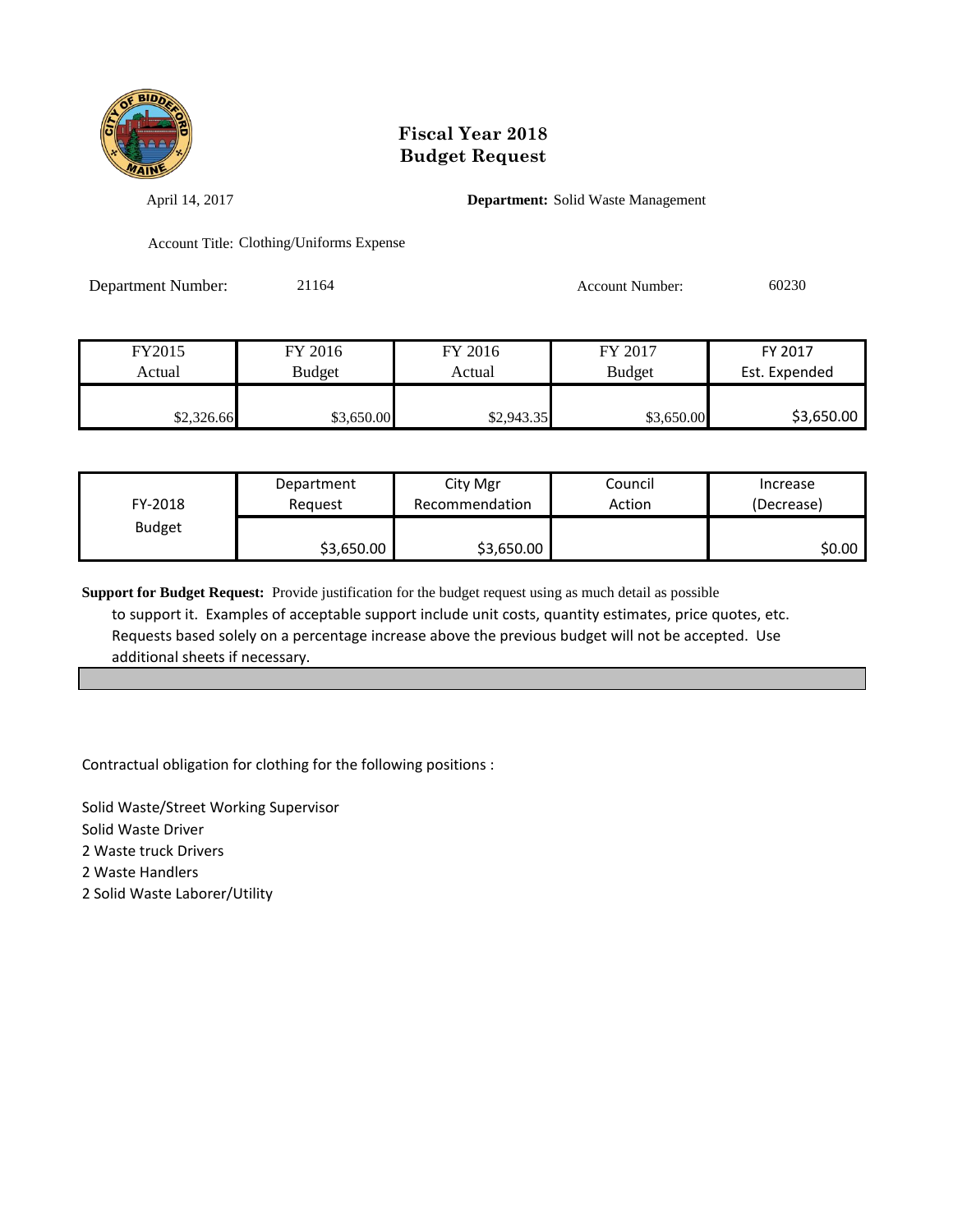

April 14, 2017 **Department:** Solid Waste Management

Account Title: Operations Contracts Expense

Department Number: 21164 Account Number: 60311

| FY2015       | FY 2016      | FY 2016      | FY 2017       | FY 2017       |
|--------------|--------------|--------------|---------------|---------------|
| Actual       | Budget       | Actual       | <b>Budget</b> | Est. Expended |
|              |              |              |               |               |
| \$389,722.80 | \$397,515.00 | \$388,384.80 | \$397,052.00  | \$392,618.00  |

| FY-2018       | Department   | City Mgr       | Council | Increase   |
|---------------|--------------|----------------|---------|------------|
|               | Reauest      | Recommendation | Action  | (Decrease) |
| <b>Budget</b> | \$399,606.00 | \$399,606.00   |         | \$2,554.00 |

**Support for Budget Request:** Provide justification for the budget request using as much detail as possible to support it. Examples of acceptable support include unit costs, quantity estimates, price quotes, etc. Requests based solely on a percentage increase above the previous budget will not be accepted. Use additional sheets if necessary.

Curbside collection of recycling contract service

Projecting a 2% CPI increase

| FY 17 CPI increase : | 0.60% |
|----------------------|-------|
| Fy 16 CPI increase : | 0.10% |
| FY 15 CPI increase : | 2.00% |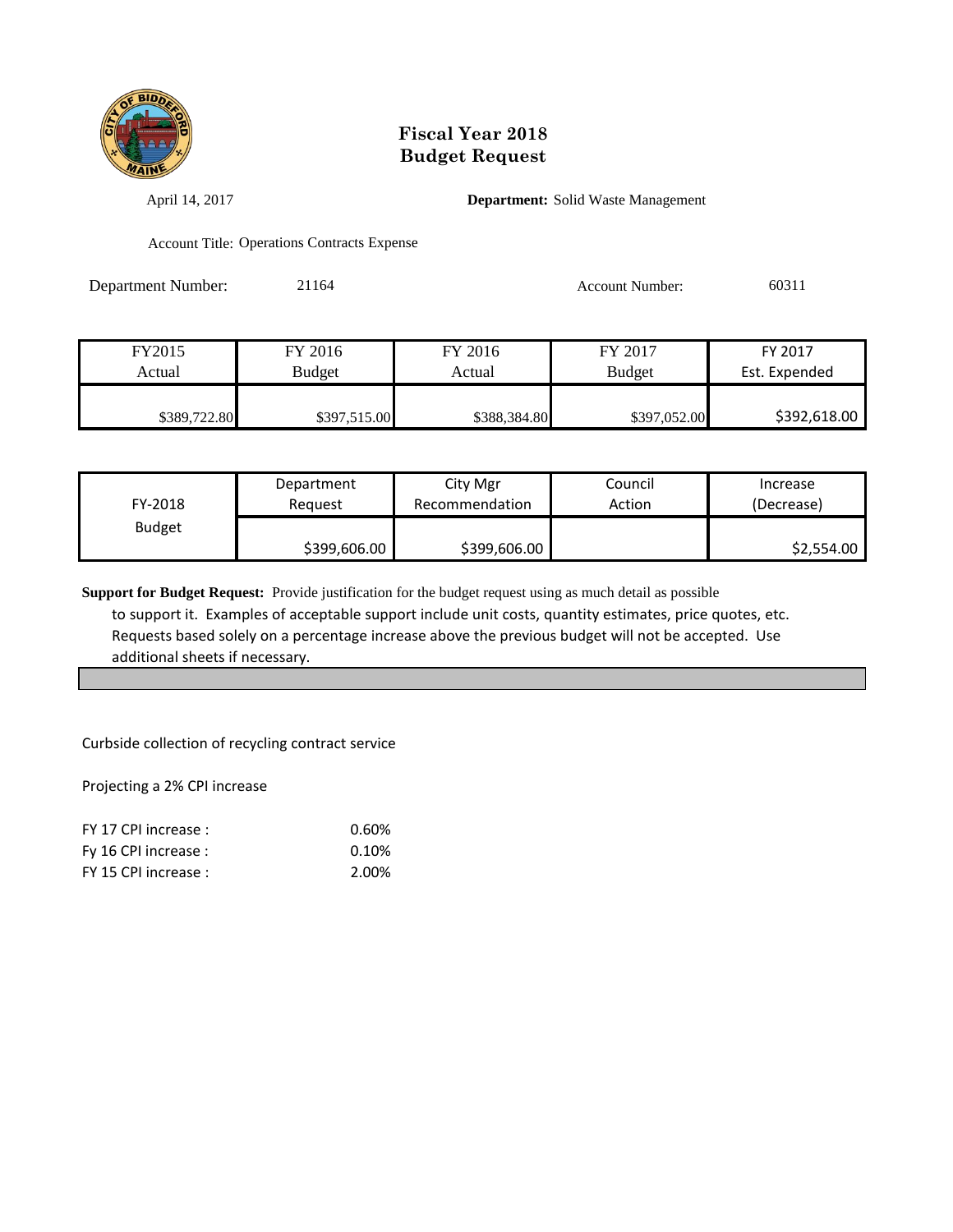

April 14, 2017 **Department:** Solid Waste Management

Account Title: Construction Services Expense

Department Number: 21164 Account Number: 60313

| FY2015   | FY 2016       | FY 2016    | FY 2017       | FY 2017       |
|----------|---------------|------------|---------------|---------------|
| Actual   | <b>Budget</b> | Actual     | <b>Budget</b> | Est. Expended |
|          |               |            |               |               |
| \$749.09 | \$2,000.00    | \$1,400.00 | \$1,750.00    | \$1,500.00    |

| FY-2018       | Department | City Mgr       | Council | Increase   |
|---------------|------------|----------------|---------|------------|
|               | Reauest    | Recommendation | Action  | (Decrease) |
| <b>Budget</b> | \$1,750.00 | \$1,500.00     |         | (\$250.00) |

| Storage buildings : | \$1,250 |
|---------------------|---------|
| Auto-gate:          | \$500   |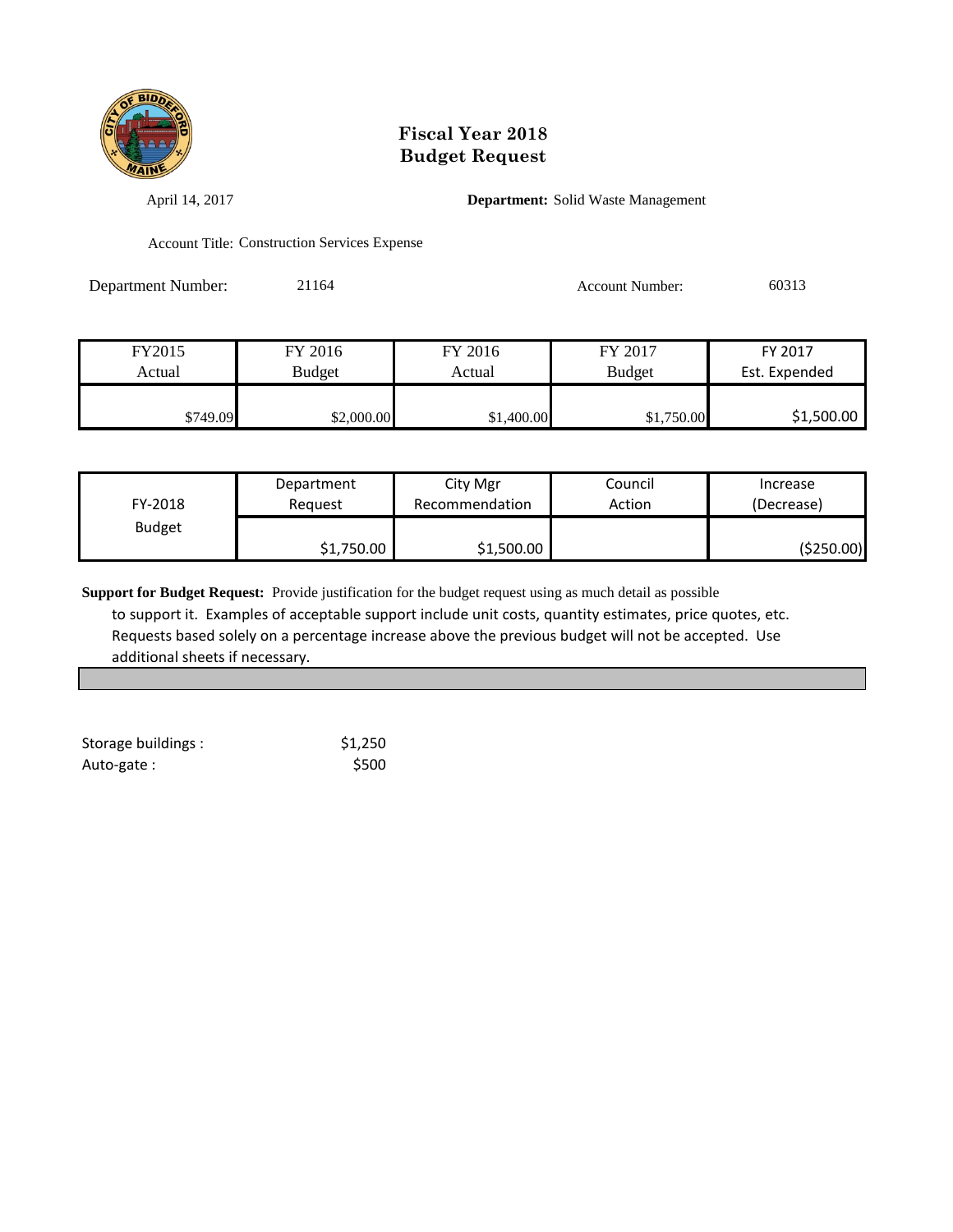

April 14, 2017 **Department:** Solid Waste Management

Account Title: Waste Tipping Fee Expense

Department Number: 21164 Account Number: 60340

| FY2015       | FY 2016       | FY 2016      | FY 2017       | FY 2017       |
|--------------|---------------|--------------|---------------|---------------|
| Actual       | <b>Budget</b> | Actual       | <b>Budget</b> | Est. Expended |
|              |               |              |               |               |
| \$264,928.77 | \$272,461.00  | \$268,865.18 | \$268,463.00  | \$235,952.00  |

| FY-2018       | Department   | City Mgr       | Council | Increase   |
|---------------|--------------|----------------|---------|------------|
|               | Reauest      | Recommendation | Action  | (Decrease) |
| <b>Budget</b> | \$271,665.00 | \$271,665.00   |         | \$3,202.00 |

| July 2017 through December 2017 :                                | 2,454 tns @ \$57.33/tn | \$140,688 |
|------------------------------------------------------------------|------------------------|-----------|
| January 2018 through June 2018 :<br>Projecting a 1% CPI increase | 2,262 tns @ \$57.90/tn | \$130,977 |
| January 2017 CPI inc.:                                           | 2.00%                  |           |
| January 2016 CPI inc.:                                           | 0.40%                  |           |
| January 2015 CPI inc.:                                           | 0.30%                  |           |
| January 2014 CPI inc.:                                           | 1.50%                  |           |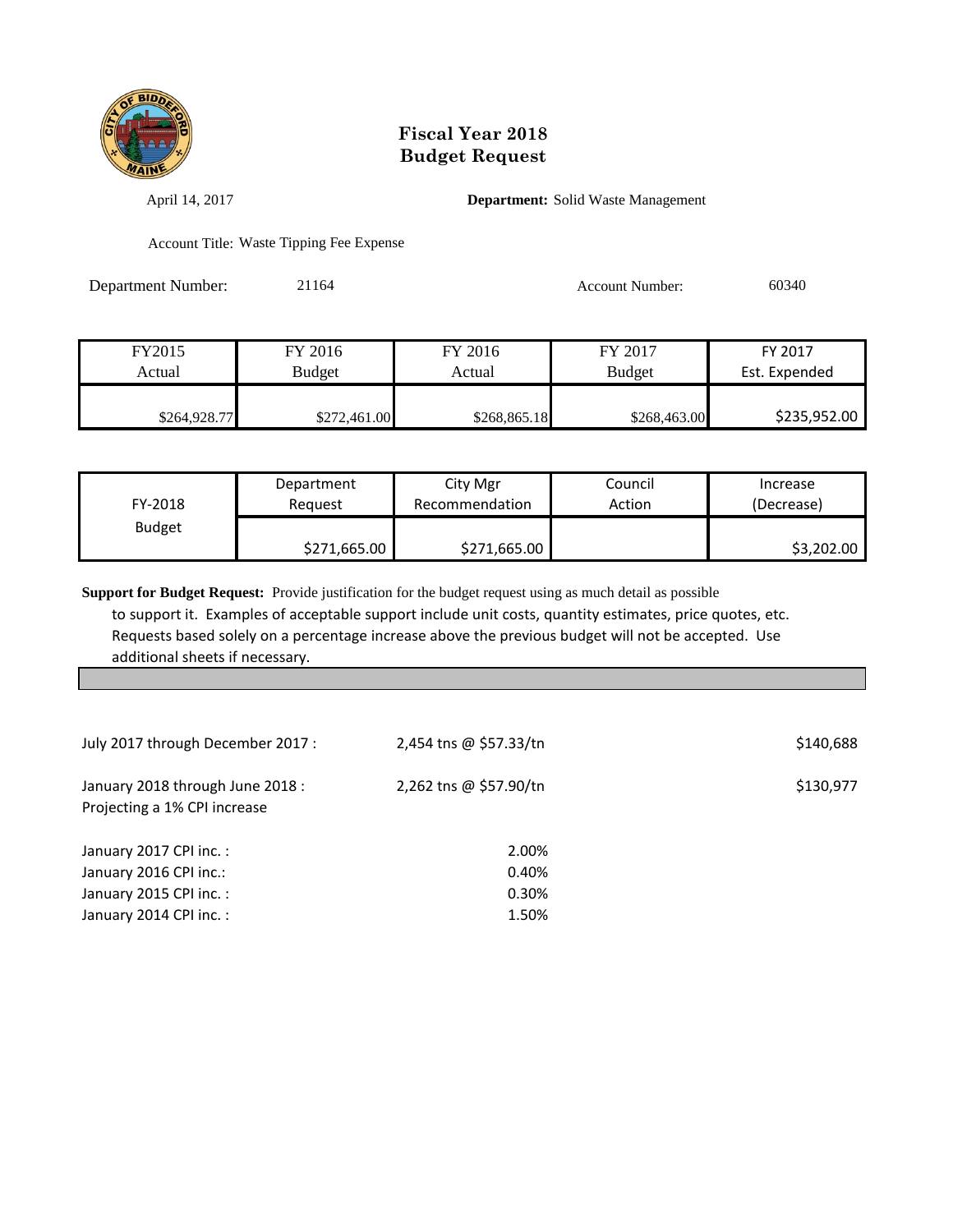

April 14, 2017 **Department:** Solid Waste Management

Account Title: Non-Burnable Disposal Exp

Department Number: 21164 Account Number: 60341

| FY2015      | FY 2016     | FY 2016     | FY 2017       | FY 2017       |
|-------------|-------------|-------------|---------------|---------------|
| Actual      | Budget      | Actual      | <b>Budget</b> | Est. Expended |
|             |             |             |               |               |
| \$15,405.77 | \$20,000.00 | \$11,340.94 | \$18,500.00   | \$18,004.00   |

| FY-2018       | Department  | City Mgr       | Council | Increase   |
|---------------|-------------|----------------|---------|------------|
|               | Reauest     | Recommendation | Action  | (Decrease) |
| <b>Budget</b> | \$19,000.00 | \$18,500.00    |         | \$0.00     |

| One HHW Collection Event:           | \$14,500 |
|-------------------------------------|----------|
| Tires, waste oils/lubricants, etc.: | \$4.500  |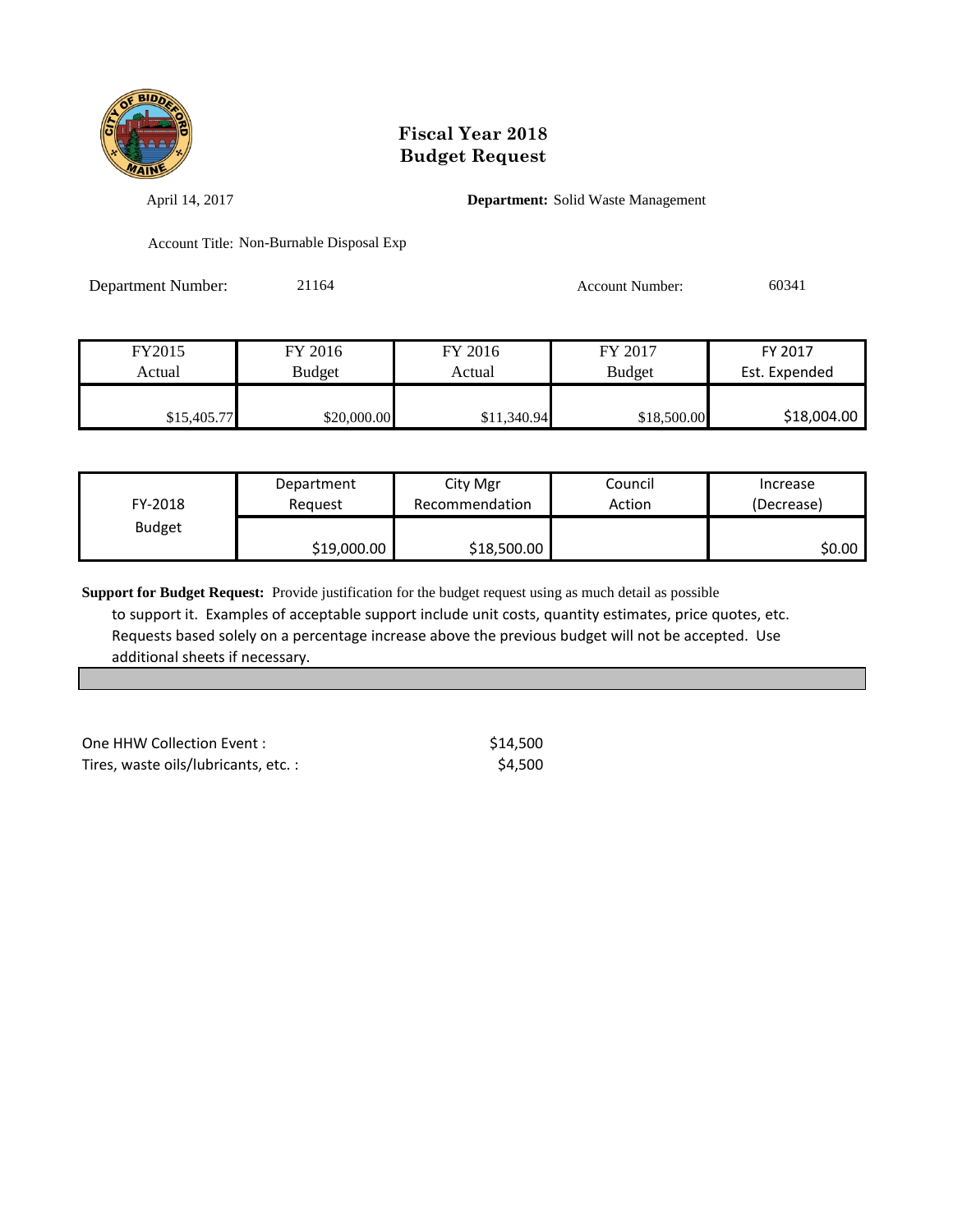

April 14, 2017 **Department:** Solid Waste Management

Account Title: Rodent Control Expense

Department Number: 21164 21164 Account Number: 60345

| FY2015   | FY 2016       | FY 2016  | FY 2017       | FY 2017       |
|----------|---------------|----------|---------------|---------------|
| Actual   | <b>Budget</b> | Actual   | <b>Budget</b> | Est. Expended |
|          |               |          |               |               |
| \$780.00 | \$1,000.00    | \$650.00 | \$1,000.00    | \$800.00      |

| FY-2018       | Department | City Mgr       | Council | Increase   |
|---------------|------------|----------------|---------|------------|
|               | Reauest    | Recommendation | Action  | (Decrease) |
| <b>Budget</b> | \$1,000.00 | \$1,000.00     |         | \$0.00     |

| PW Facility : | \$780 |
|---------------|-------|
| Landfill :    | \$220 |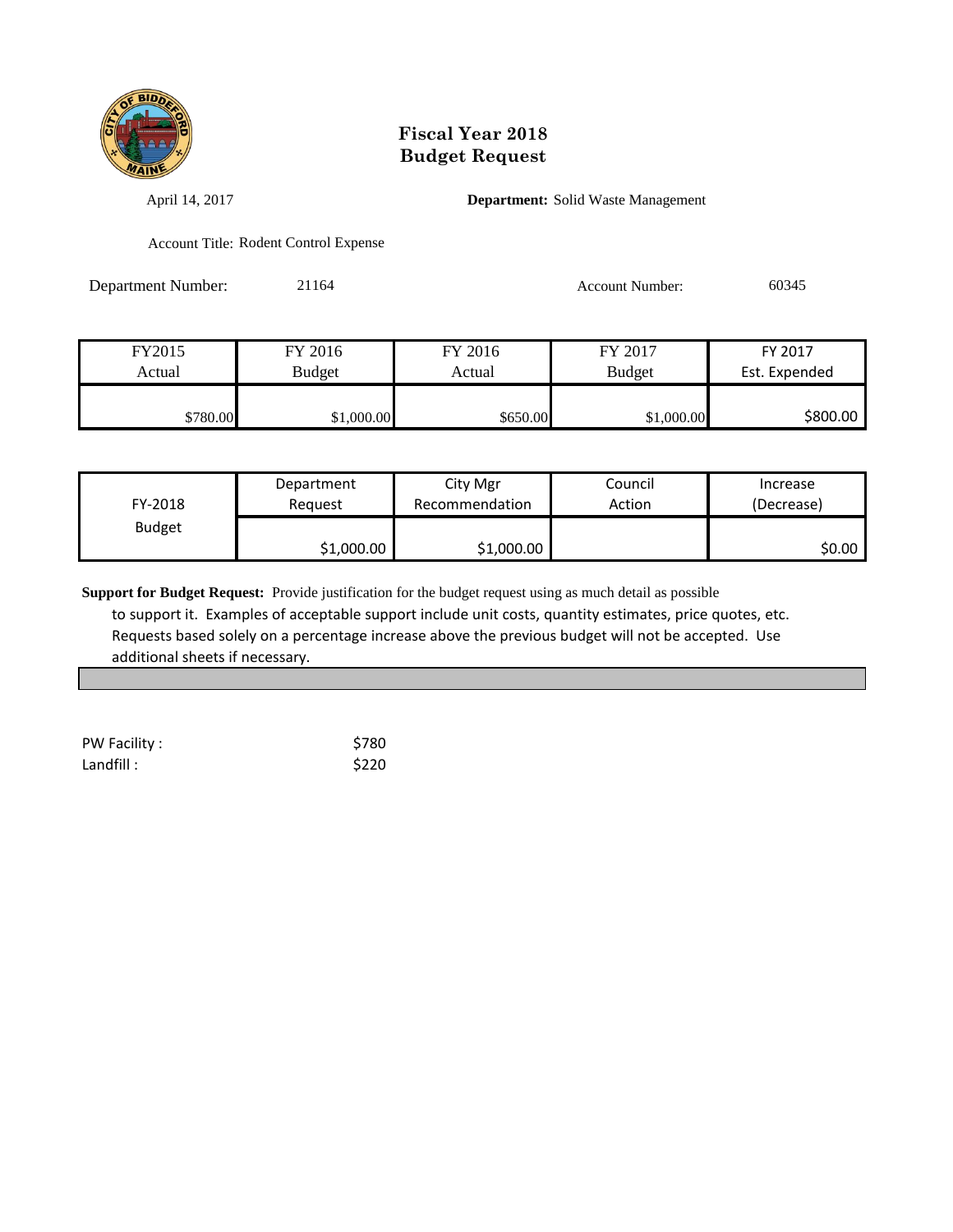

April 14, 2017 **Department:** Solid Waste Management

Account Title: Diesel Fuel Expense

Department Number: 21164 21164 Account Number: 60410

| FY2015      | FY 2016       | FY 2016     | FY 2017       | FY 2017       |
|-------------|---------------|-------------|---------------|---------------|
| Actual      | <b>Budget</b> | Actual      | <b>Budget</b> | Est. Expended |
| \$52,201.97 | \$53,890.00   | \$41,221.84 | \$31,384.00   | \$22,987.00   |

| FY-2018       | Department  | City Mgr       | Council | Increase     |
|---------------|-------------|----------------|---------|--------------|
|               | Reauest     | Recommendation | Action  | (Decrease)   |
| <b>Budget</b> | \$26,910.00 | \$26,910.00    |         | (54, 474.00) |

**Support for Budget Request:** Provide justification for the budget request using as much detail as possible to support it. Examples of acceptable support include unit costs, quantity estimates, price quotes, etc. Requests based solely on a percentage increase above the previous budget will not be accepted. Use additional sheets if necessary.

Projected 13,000 gallons @ \$2.07/gal,

| FY 17 usage $(6 \text{ months})$ : | 6,329 gallons  |
|------------------------------------|----------------|
| $FY$ 16 usage :                    | 13,060 gallons |
| $FY$ 15 usage :                    | 13,669 gallons |
| $FY$ 14 usage :                    | 11,997 gallons |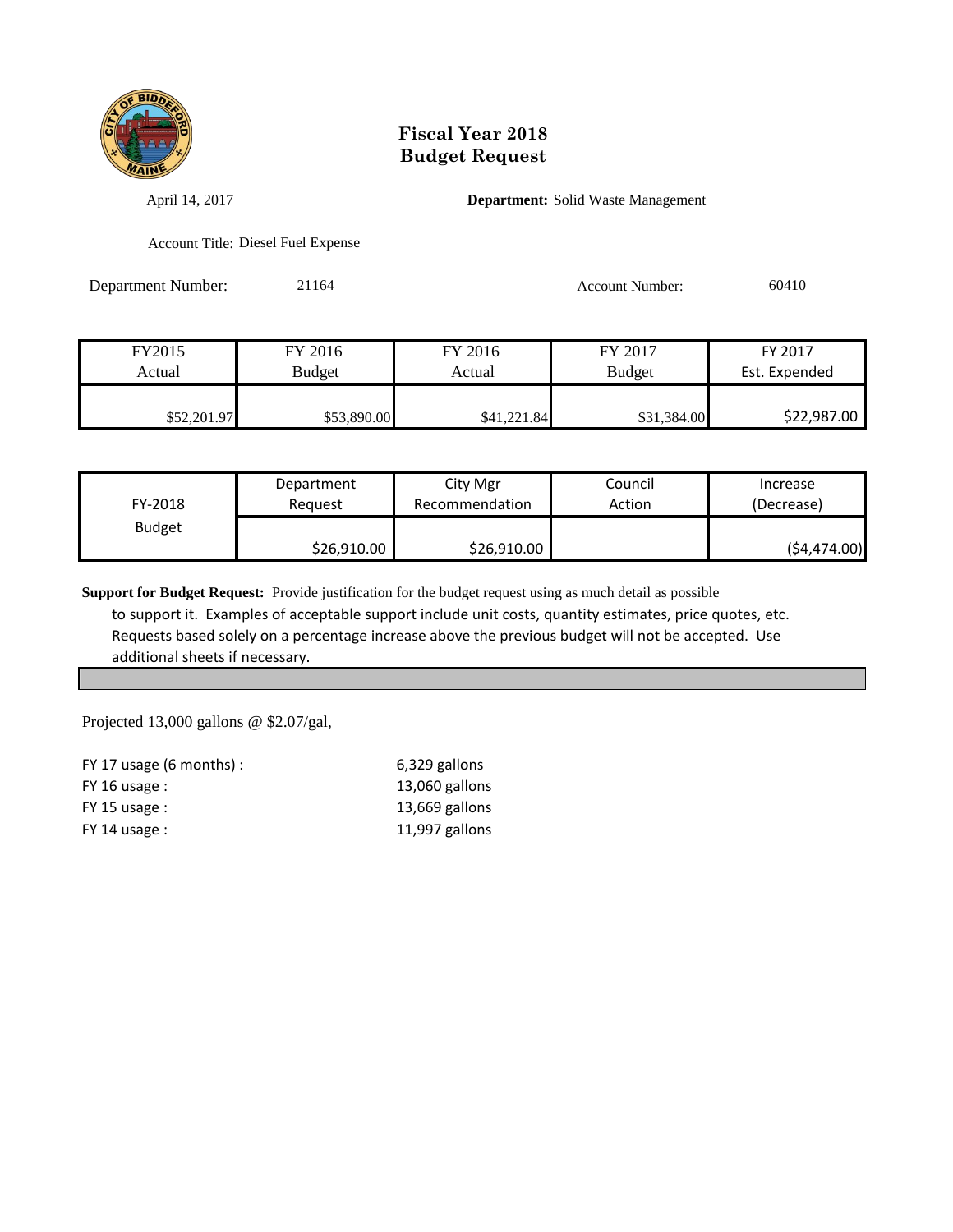

April 14, 2017 **Department:** Solid Waste Management

Account Title: Bottled Gas Expense

Department Number: 21164 Account Number: 60412

| FY2015     | FY 2016    | FY 2016    | FY 2017       | FY 2017       |
|------------|------------|------------|---------------|---------------|
| Actual     | Budget     | Actual     | <b>Budget</b> | Est. Expended |
|            |            |            |               |               |
| \$1,157.47 | \$1,500.00 | \$1,063.16 | \$1,200.00    | \$974.00      |

| FY-2018       | Department | City Mgr       | Council | Increase   |
|---------------|------------|----------------|---------|------------|
|               | Reauest    | Recommendation | Action  | (Decrease) |
| <b>Budget</b> | \$1,200.00 | \$1,100.00     |         | (\$100.00) |

**Support for Budget Request:** Provide justification for the budget request using as much detail as possible to support it. Examples of acceptable support include unit costs, quantity estimates, price quotes, etc. Requests based solely on a percentage increase above the previous budget will not be accepted. Use additional sheets if necessary.

Projected need based upon historical data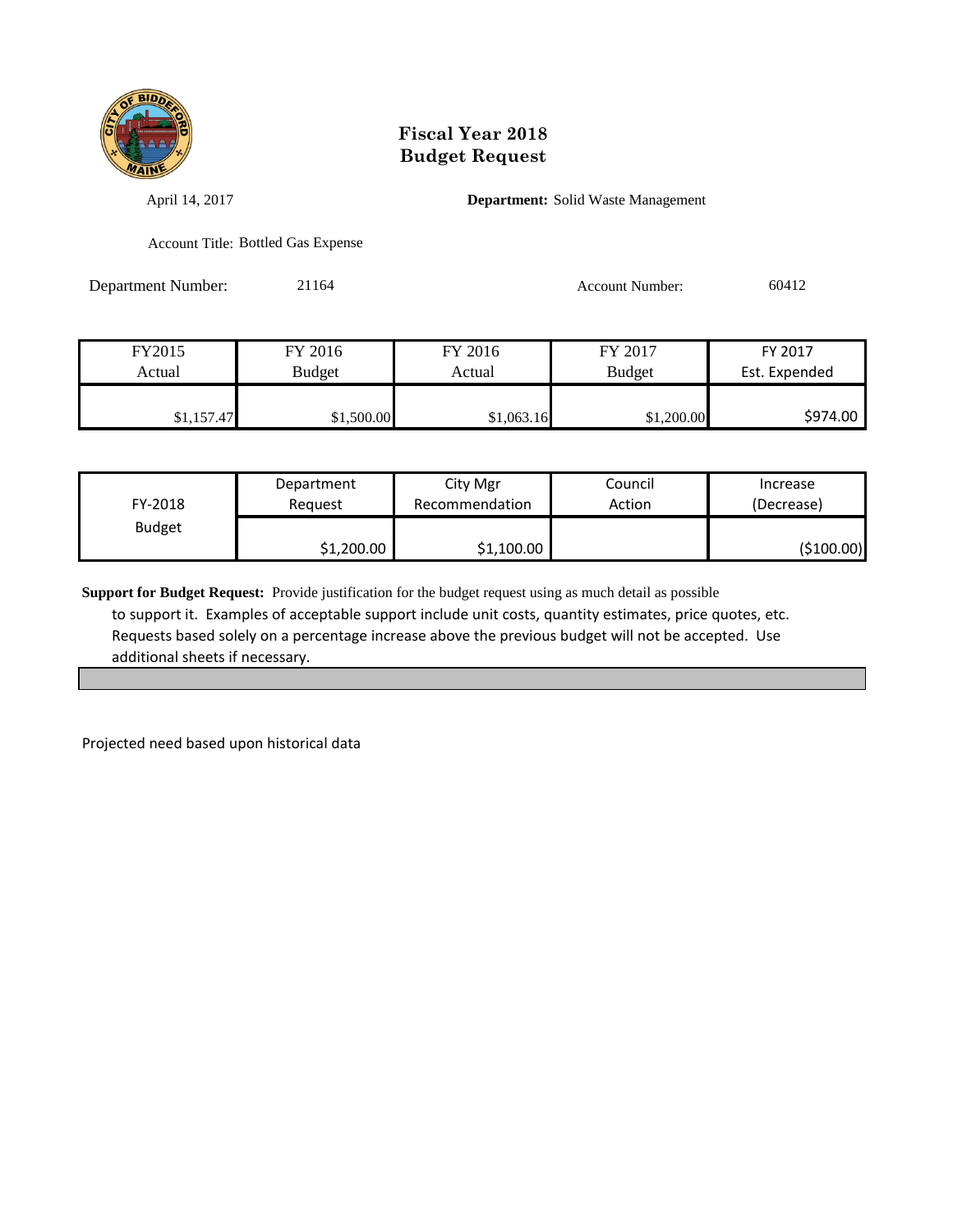

April 14, 2017 **Department:** Solid Waste Management

Account Title: Operating Equip Repair Exp

Department Number: 21164 Account Number: 60452

| FY2015      | FY 2016       | FY 2016    | FY 2017       | FY 2017       |
|-------------|---------------|------------|---------------|---------------|
| Actual      | <b>Budget</b> | Actual     | <b>Budget</b> | Est. Expended |
|             |               |            |               |               |
| \$11,182.25 | \$5,700.00    | \$2,347.46 | \$5,500.00    | \$4,828.00    |

| FY-2018       | Department | City Mgr       | Council | Increase   |
|---------------|------------|----------------|---------|------------|
|               | Reguest    | Recommendation | Action  | (Decrease) |
| <b>Budget</b> | \$5,700.00 | \$5,500.00     |         | SO.OO I    |

| Bailers:   | \$1,500 |
|------------|---------|
| Forklift : | \$1,200 |
| Compactor: | \$3,000 |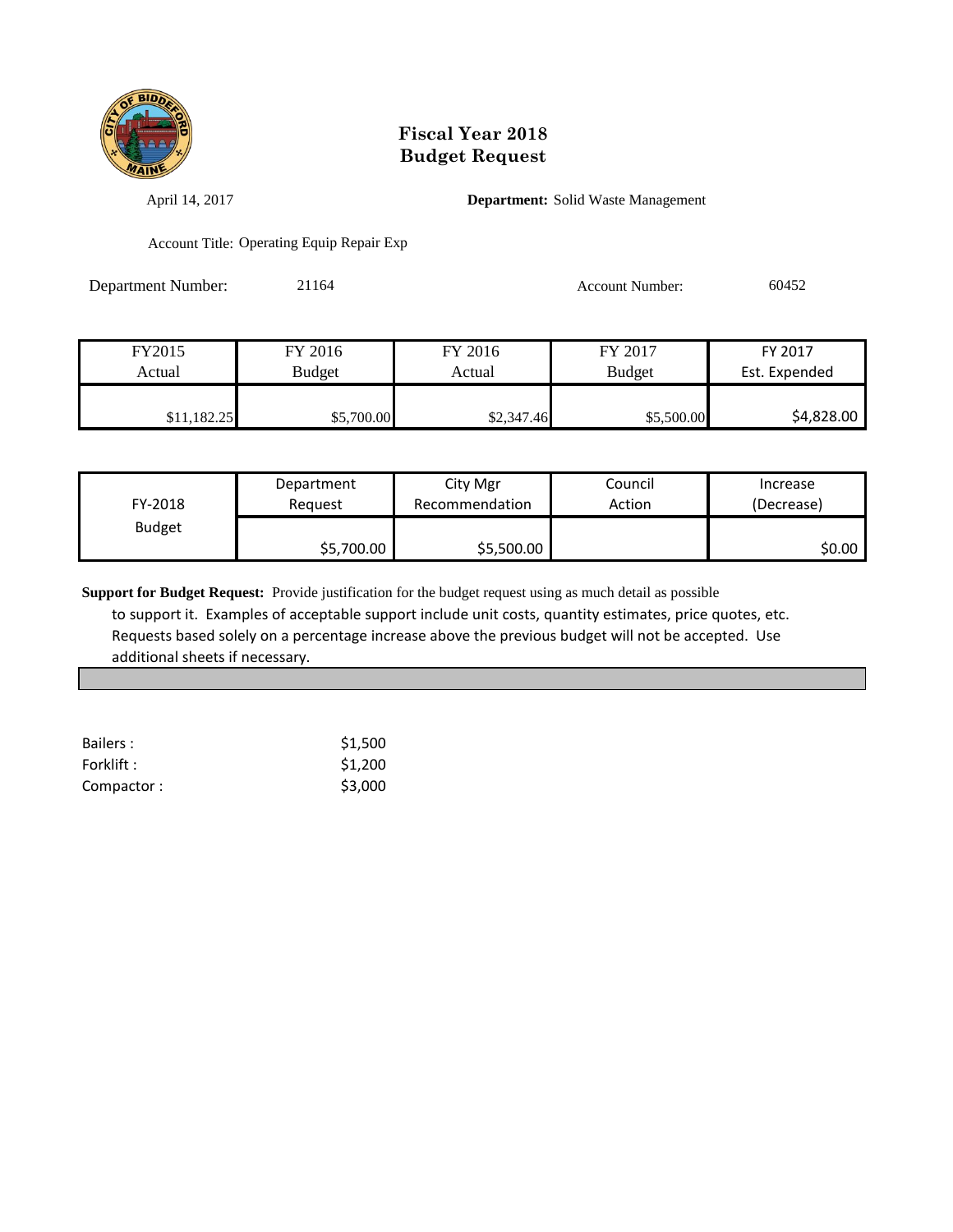

April 14, 2017 **Department:** Solid Waste Management

Account Title: Vehicle Repair/Tires/Oil Exp

| <b>Department Number:</b> | 21164 | <b>Account Number:</b> | 60453 |
|---------------------------|-------|------------------------|-------|
|                           |       |                        |       |

| FY2015      | FY 2016       | FY 2016     | FY 2017       | FY 2017       |
|-------------|---------------|-------------|---------------|---------------|
| Actual      | <b>Budget</b> | Actual      | <b>Budget</b> | Est. Expended |
|             |               |             |               |               |
| \$37,878.29 | \$33,000.00   | \$39,635.07 | \$33,600.00   | \$27,213.00   |

| FY-2018       | Department  | City Mgr       | Council | Increase   |
|---------------|-------------|----------------|---------|------------|
|               | Reauest     | Recommendation | Action  | (Decrease) |
| <b>Budget</b> | \$35,000.00 | \$34,250.00    |         | \$650.00   |

| Unit #    | Cost     |
|-----------|----------|
| 22        | \$13,900 |
| 23        | \$12,700 |
| 24        | \$3,800  |
| 40% of 78 | \$4,600  |
|           |          |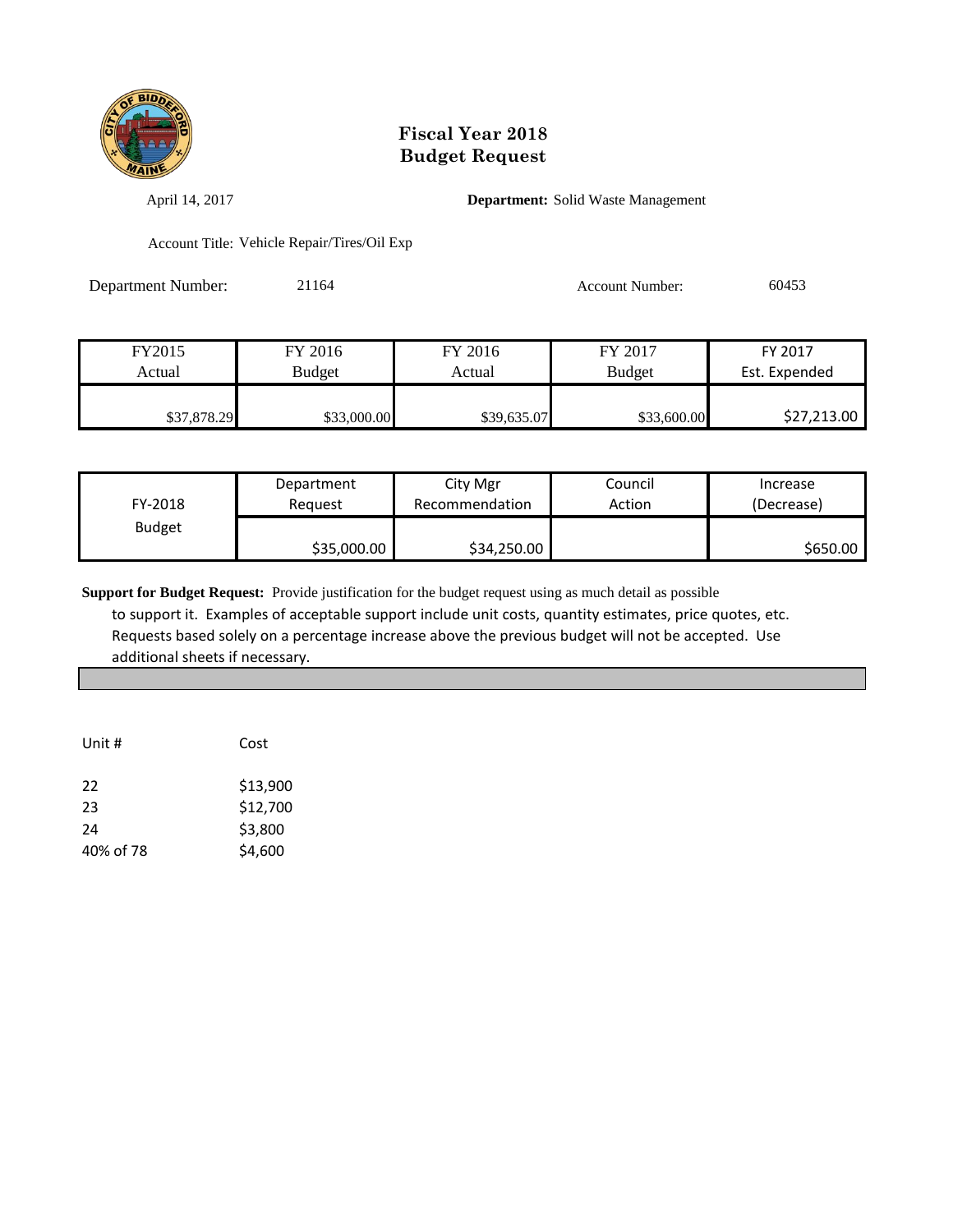

April 14, 2017 **Department:** Solid Waste Management

Account Title: Repair/Maint-CommunsEquip

Department Number: 21164 21164 Account Number: 60461

| FY2015 | FY 2016       | FY 2016 | FY 2017       | FY 2017       |
|--------|---------------|---------|---------------|---------------|
| Actual | <b>Budget</b> | Actual  | <b>Budget</b> | Est. Expended |
|        |               |         |               |               |
| \$0.00 | \$650.00      | \$89.58 | \$650.00      | \$0.00        |

| FY-2018       | Department | City Mgr       | Council | Increase   |
|---------------|------------|----------------|---------|------------|
|               | Reguest    | Recommendation | Action  | (Decrease) |
| <b>Budget</b> | \$650.00   | \$650.00       |         | \$0.00     |

**Support for Budget Request:** Provide justification for the budget request using as much detail as possible to support it. Examples of acceptable support include unit costs, quantity estimates, price quotes, etc. Requests based solely on a percentage increase above the previous budget will not be accepted. Use additional sheets if necessary.

Replacement cost for 1 radio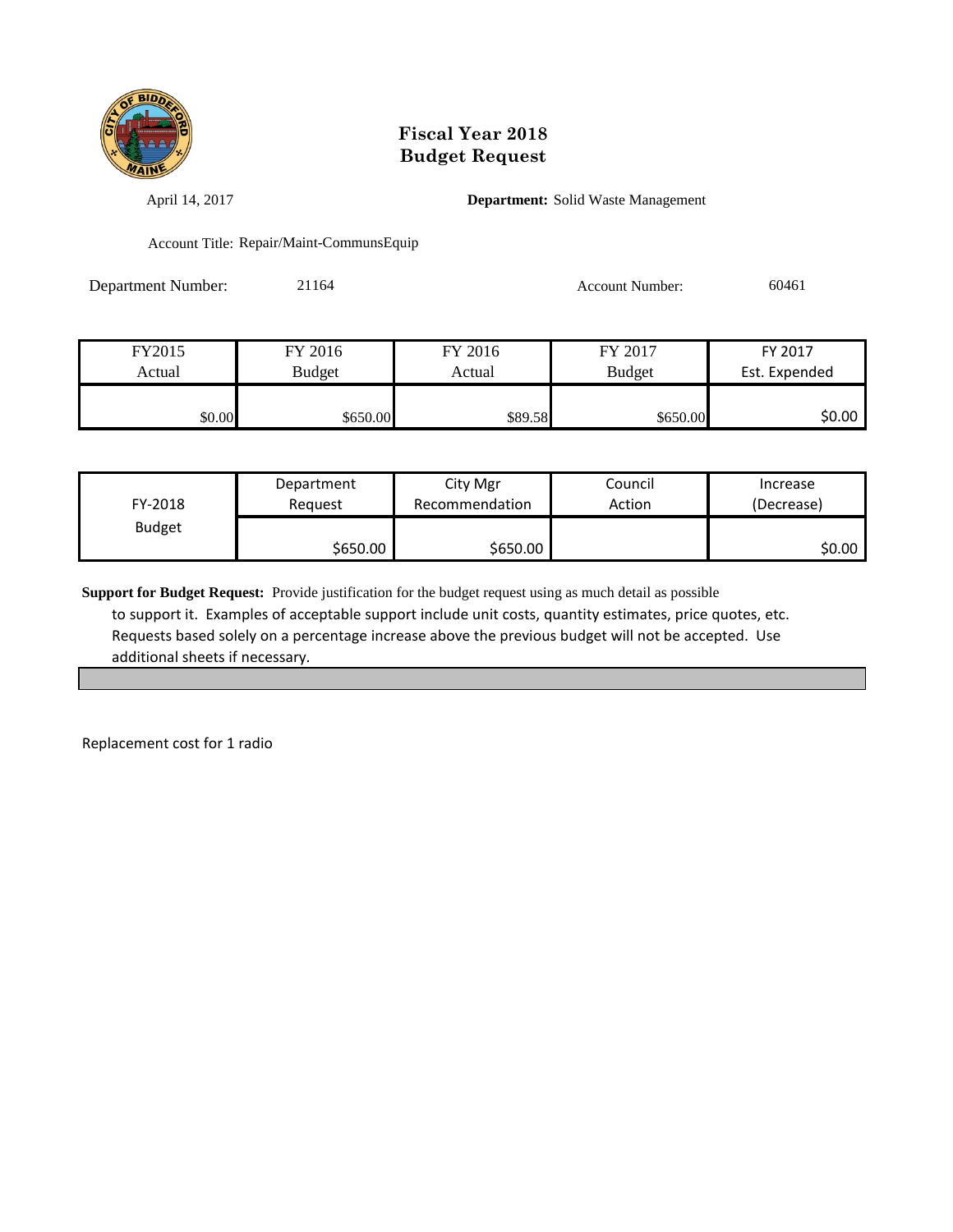

April 14, 2017 **Department:** Solid Waste Management

Account Title: Operating Supp/Eqt Non-Cap

Department Number: 21164 Account Number: 60501

| FY2015     | FY 2016    | FY 2016    | FY 2017       | FY 2017       |
|------------|------------|------------|---------------|---------------|
| Actual     | Budget     | Actual     | <b>Budget</b> | Est. Expended |
|            |            |            |               |               |
| \$5,059.89 | \$4,100.00 | \$5,070.37 | \$5,000.00    | \$4,835.00    |

| FY-2018       | Department | City Mgr       | Council | Increase   |
|---------------|------------|----------------|---------|------------|
|               | Reauest    | Recommendation | Action  | (Decrease) |
| <b>Budget</b> | \$5,000.00 | \$4,800.00     |         | (\$200.00) |

| Bailing wire:       | \$2,500 |
|---------------------|---------|
| Safety Boots:       | \$1,600 |
| Violation Stickers: | \$400   |
| Bins :              | \$500   |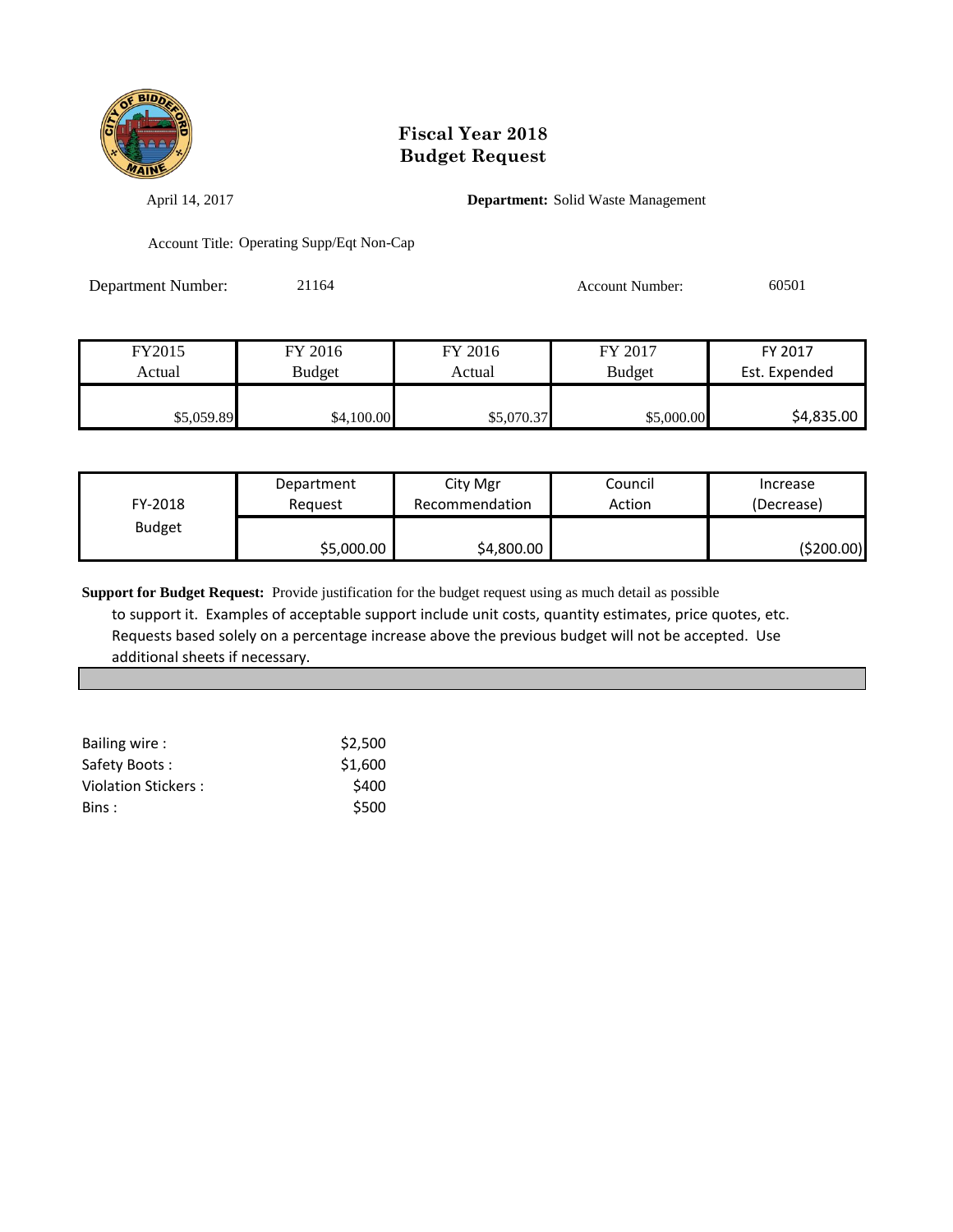

April 14, 2017 **Department:** Solid Waste Management

Account Title: Printing & Copying Expense

Department Number: 21164 Account Number: 60502

| FY2015     | FY 2016       | FY 2016 | FY 2017       | FY 2017       |
|------------|---------------|---------|---------------|---------------|
| Actual     | <b>Budget</b> | Actual  | <b>Budget</b> | Est. Expended |
|            |               |         |               |               |
| \$3,101.31 | \$4,575.00    | \$82.29 | \$4,575.00    | \$4,575.00    |

| FY-2018       | Department | City Mgr       | Council | Increase   |
|---------------|------------|----------------|---------|------------|
|               | Reguest    | Recommendation | Action  | (Decrease) |
| <b>Budget</b> | \$4,575.00 | \$4,575.00     |         | \$0.00     |

**Support for Budget Request:** Provide justification for the budget request using as much detail as possible to support it. Examples of acceptable support include unit costs, quantity estimates, price quotes, etc. Requests based solely on a percentage increase above the previous budget will not be accepted. Use additional sheets if necessary.

Funding for Solid Waste Commission for education, advertising, informational documents, Earth Machines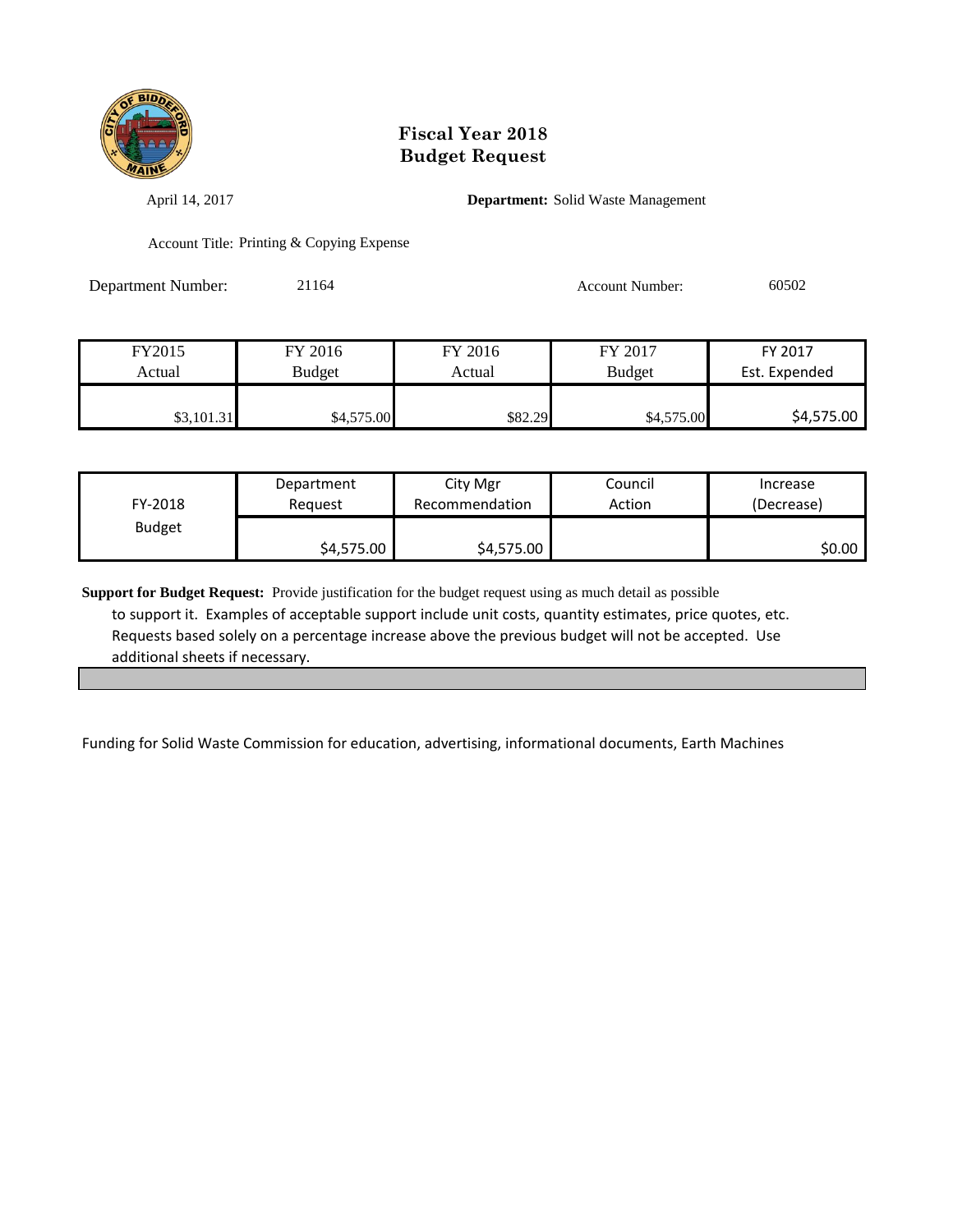

April 14, 2017 **Department:** Solid Waste Management

Account Title: Equipment/Small Tools-Non-cap

Department Number: 21164 Account Number: 60506

| FY2015   | FY 2016       | FY 2016  | FY 2017       | FY 2017       |
|----------|---------------|----------|---------------|---------------|
| Actual   | <b>Budget</b> | Actual   | <b>Budget</b> | Est. Expended |
|          |               |          |               |               |
| \$462.85 | \$500.00      | \$122.64 | \$500.00      | \$469.00      |

| FY-2018       | Department | City Mgr       | Council | Increase   |
|---------------|------------|----------------|---------|------------|
|               | Reguest    | Recommendation | Action  | (Decrease) |
| <b>Budget</b> | \$500.00   | \$500.00       |         | \$0.00     |

| Small tools: | \$250 |
|--------------|-------|
| Misc. :      | \$250 |